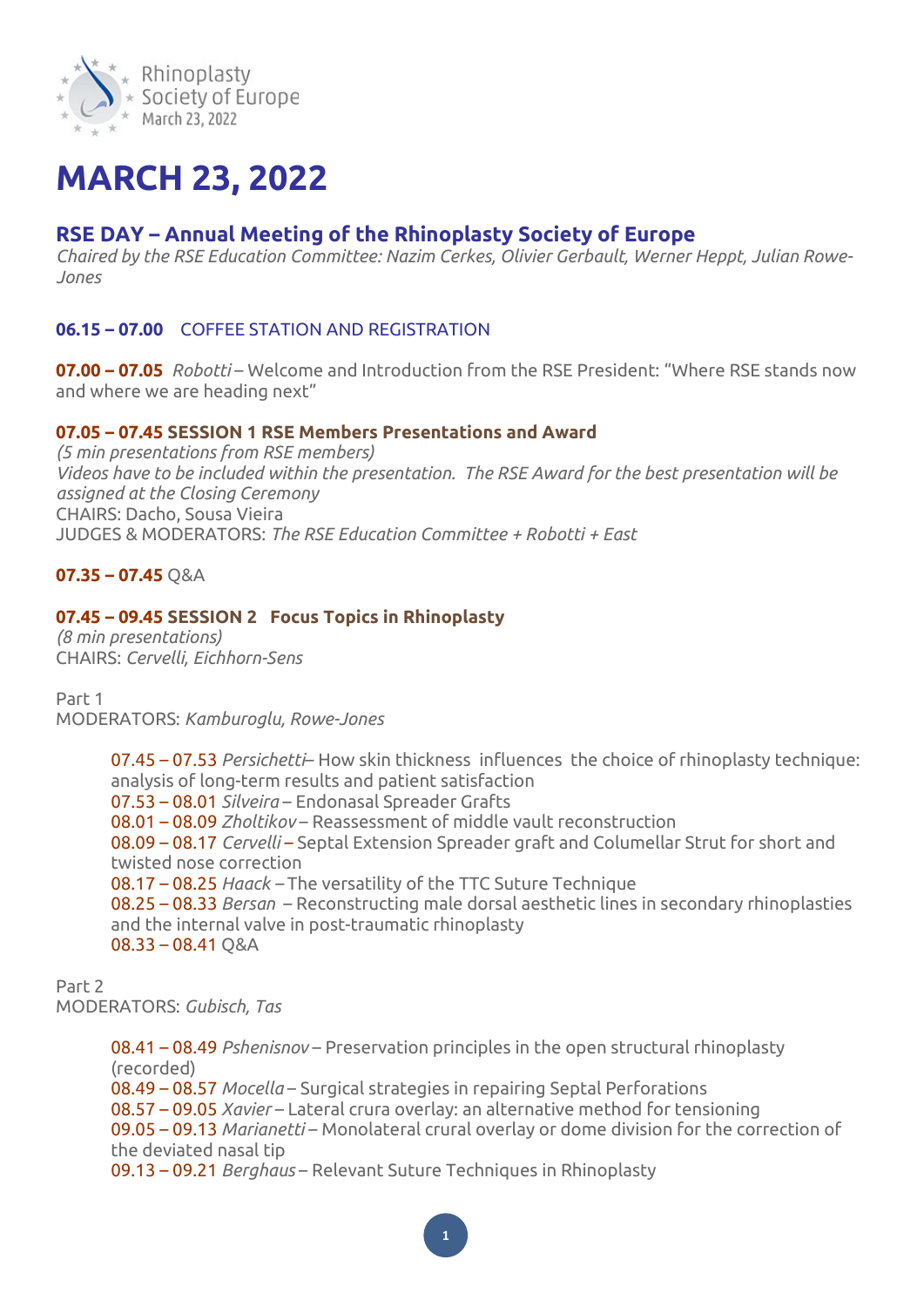

09.21 – 09.29 *Klinger* – Nose tip correction: my surgical approach 09.29 – 09.40 Q&A

#### **09.40 – 10.00** COFFEE BREAK

#### **10.00 – 11.10 SESSION 3 Pushing limits in Dorsal Preservation**

*(8 min presentations)* CHAIRS: *Most, Ferreira* MODERATORS: *Cerkes, Neves*

> 10.00 – 10.18 *Göksel* – Difficult cases solved by "simple" operations 10.18 – 10.26 *Kosins* – Lessons learnt with cases that shouldn't have been preserved 10.26 – 10.34 *Ferreira* – Why Cottle failed? Contemporary solution 10.34 – 10.42 *Buttler* – Dorsal preservation in crooked noses 10.42 – 10.50 *Sousa Vieira* – A natural evolution of Dorsal Preservation 10.50 – 10.58 *Taş* – The Alignment of the nose: "Fix Down" Concept 10.58 – 11.10 Q&A

#### **11.10 – 12.10 SESSION 4 Videoblasts on Specific Techniques**

*Specific Techniques and personal variations demonstrated exclusively by videoclips 3+3 formula: 3 min. video + 3 min. discussion* CHAIRS: *Foda, Persichetti* MODERATORS: *Ferreira, Most*

*Berghaus* – My Use of Piezo Technique *Zholtikov* – Composite dorsal augmentation *Scheibel* – Radix Pocket, intrasmass and dorsal tunnels for dorsum augmentations *Buttler* – Transposition of the lateral crus with caudal turn-over vs. turn under *Eichhorn-Sens* – Indications for the internal nose lift-*Mocella* – Advanced suturing and sculpturing of alar cartilages in tip asymmetry *Pshenisnov* – "Kirill" Tip with modified second interdomal cranial suture (recorded) *Silveira* – Septal T for tip definition *Persichetti* – Costal cartilage grafts in dorsal revision secondary rhinoplasty *Scheibel* – Special devices & TRHW method for maximum precision

#### **12.10 – 13.10 SESSION 5 ROUNDTABLE: Confession after a glass (or two)**

*Specific questions on issues with original techniques or with techniques recently adopted by the panelists* CHAIRS: *Haack, Zholtikov* MODERATORS: *Gerbault, Heppt, Kosins* PANELISTS: *Apaydin, Cerkes, East, Göksel, Gubisch, Most, Robotti, Rohrich*

#### **12.30 – 14.30** LUNCH STATION*■*

## **13.30 – 14.20 GENERAL ASSEMBLY for the RSE members**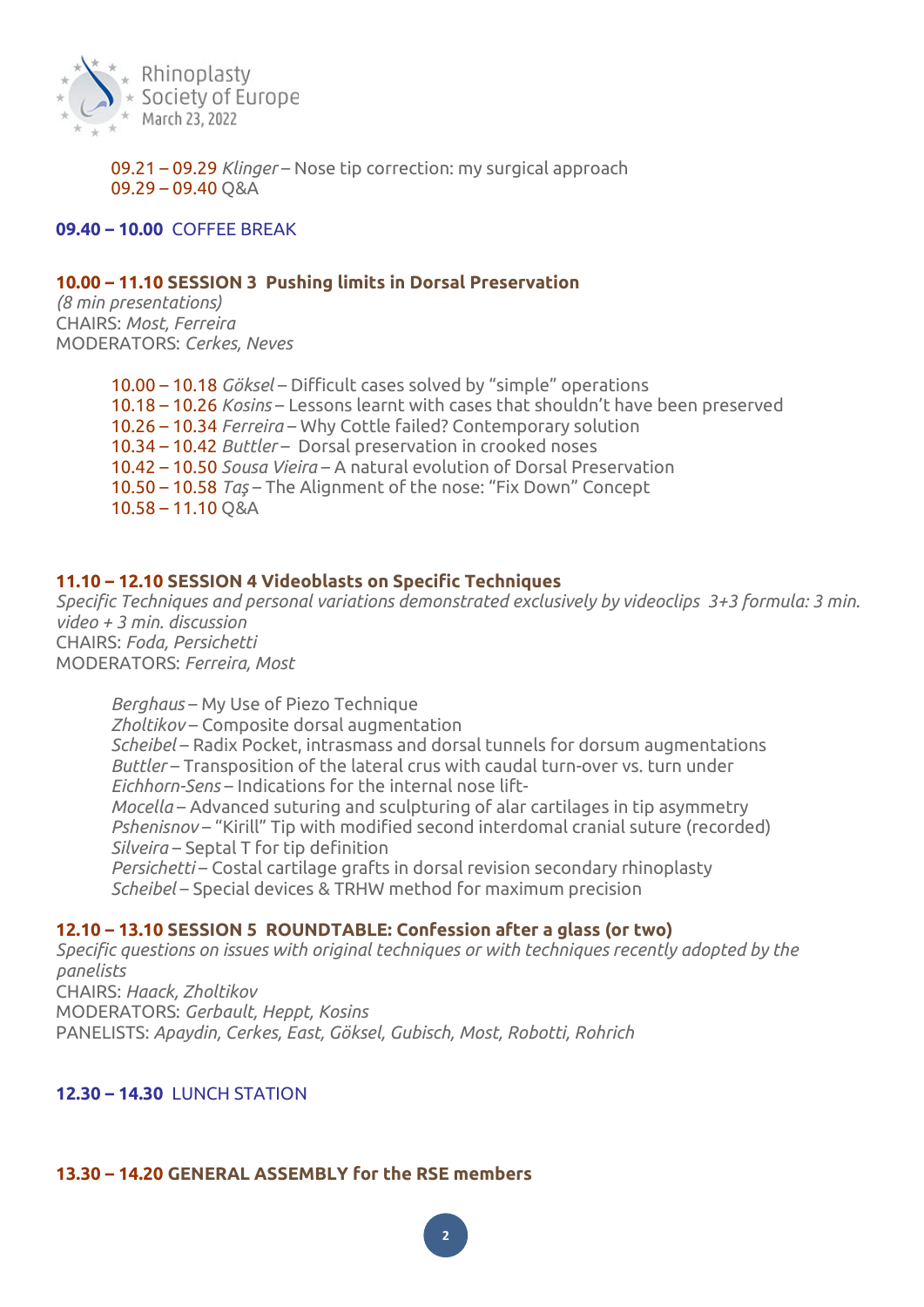

**14.20 – 14.40** *Mazzola, Jallut* – Special Topic – Fascinating Pearls from the History of Aesthetic & Reconstructive Rhinoplasty

**14.40 – 14.55** *Raffaini* – Special Topic – Orthognathic Surgery and Rhinoplasty: How, When, and Why it makes a difference

#### **14.55 – 15.45 SESSION 6 RSE Science and Research Committee Session**

*A Session organized by the RSE Science and Research Committee* CHAIRS: *Haack, Haug*

> 14.55 – 15.00 *Haug* – Introduction – Presentation of the Science & research committee **Guest panel: 3D tissue engineering and Technology** 15.00 – 15.12 *Martin* –Cartilage tissue engineering in rhinosurgery 15.12 – 15.24 *Hellings* – The role of 3D technology in the context of rhinosurgery 15.24 – 15.36 *Karaaltin* – 3D tissue engineering 15.36 – 15.48 *Heppt* – A new perspective on the nasal valve using digital analysis of the nasal airflow 15.48 – 15.58 Q&A

**15.58 – 16.15** New Technology Special Topic: Face Recognition Software for sensitive social media applications DISCUSSANTS: *East, Kamburoglu*

## **16.15 – 16.35** COFFEE BREAK

#### **16.15 – 16.35** *East, Jones* – YEO – Your Eyes Only

*A new platform to control your own and your patient's data. Exchange pictures, confidential data, documents and you keep control of who can view it or use it. An interactive workshop with the developers for the RSE members.*

#### **16.35 – 17.35 SESSION 6 ROUNDTABLE – Masters on the grill**

**European Academy of Facial Plastic Surgery and Rhinoplasty Society of Europe Joint Panel** *In the spirit of cooperation, some panelists are members of both societies. Clinical cases of specific clinical deformity or specific technique will be commented by each panelist.* CHAIRS: *Haug, Sousa Vieira* MODERATORS: *East, Gerbault, Heppt, Kosins* PANELISTS: *Apaydin, Cerkes, Foda, Göksel, Gubisch, Most, Neves, Robotti, Rohrich*

## **17.35 – 18.35 SESSION 7 ROUNDTABLE -Why should I do closed rhinoplasty (again)**

*Each panelist will develop his argumentation for using closed approach in rhinoplasty with details on management of the bony vault, the middle third, the tip and the soft tissues* CHAIRS: *Gerbault, Rowe-Jones* MODERATORS: *Apaydin, Cerkes, Gubisch, Robotti, Rohrich* PANELISTS: *East, Finocchi (video connected), Göksel, Kosins, Neves*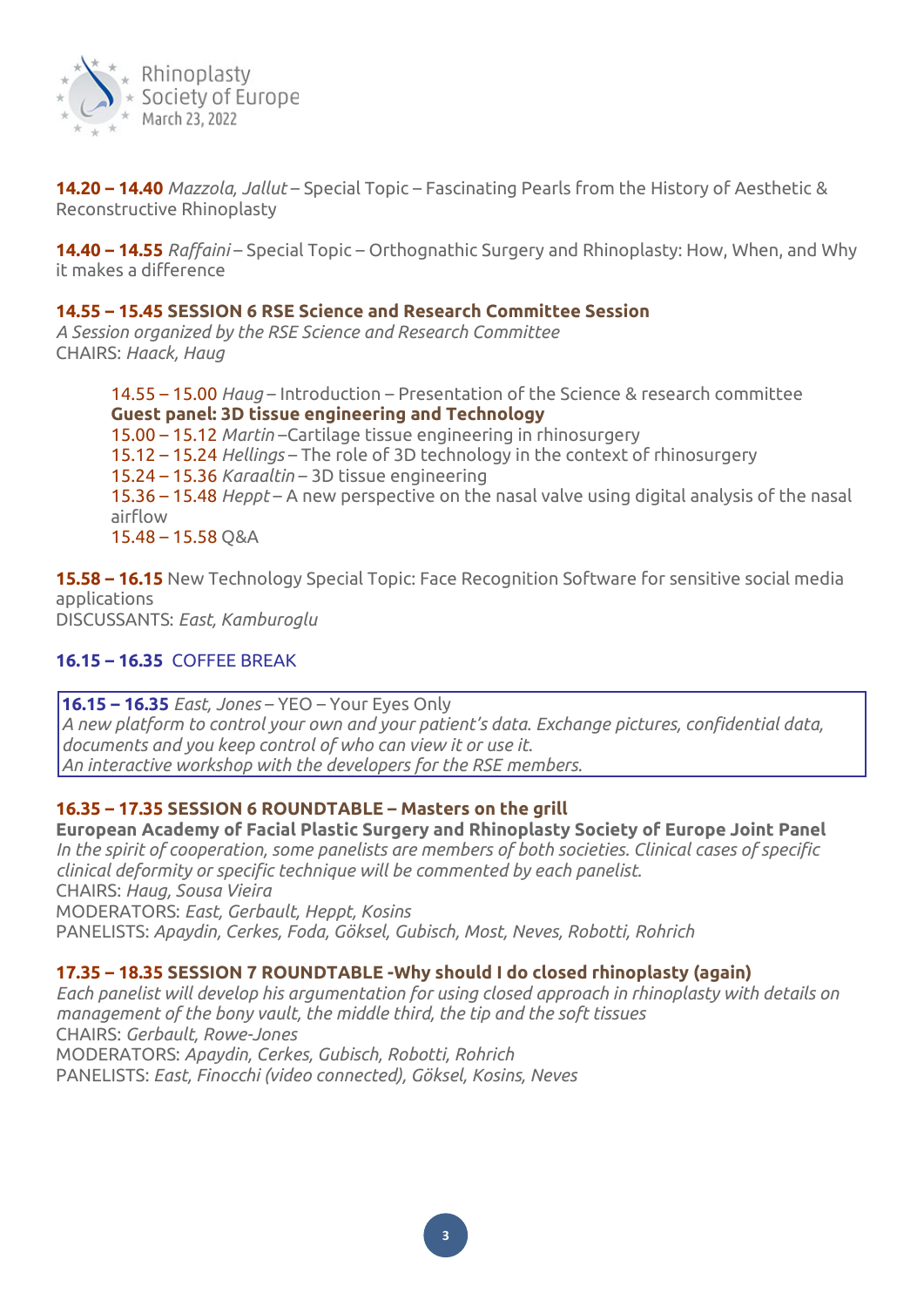

# **18.35 – 18.50 CLOSING CEREMONY**

CHAIRS: *Heppt, Robotti* Best communication Award Presentation of the RSE Fellowship Program Farewell speech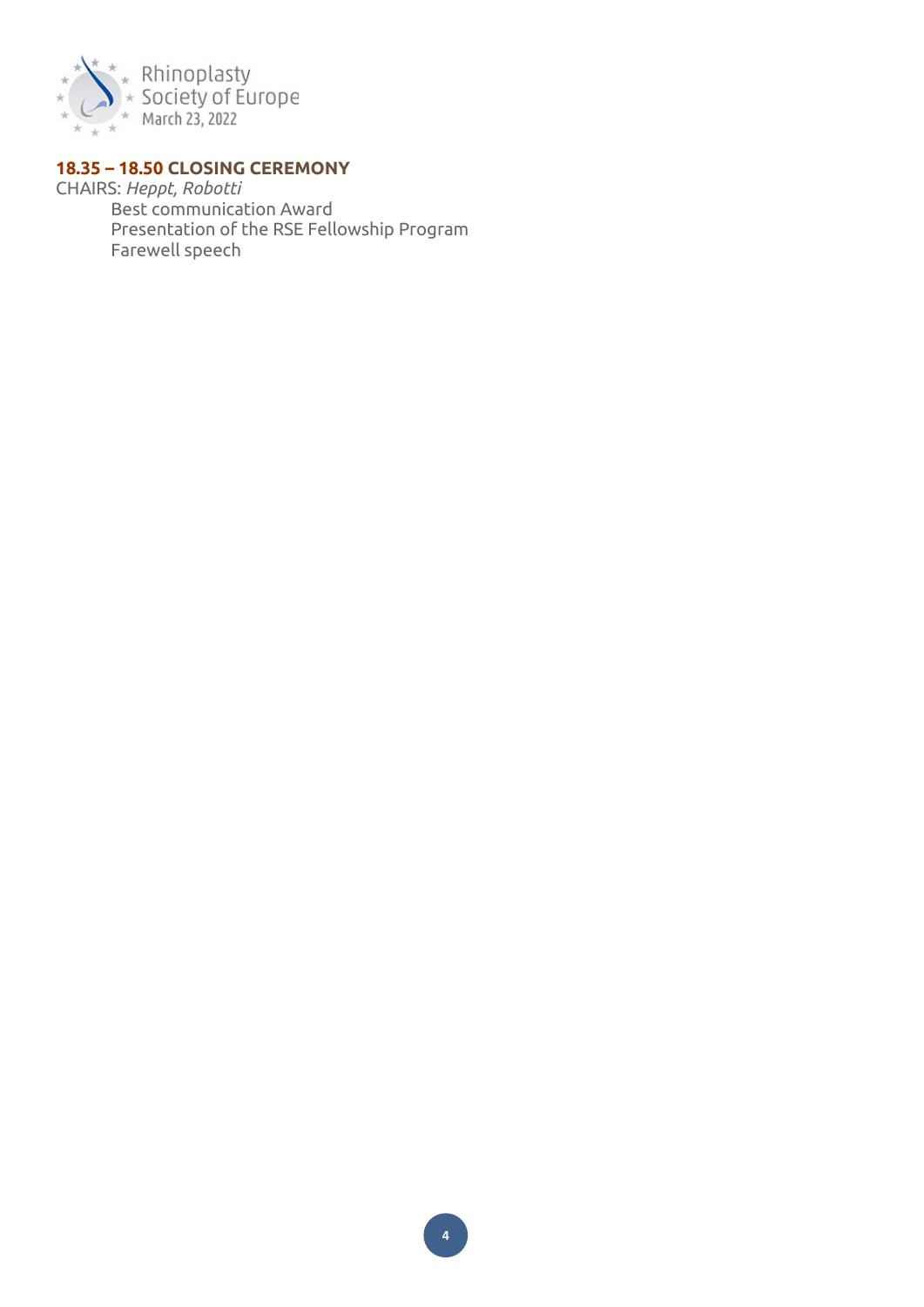

# **MARCH 24, 2022**

# **MORNING SESSIONS**

## **6.15 – 06.55** COFFEE STATION AND REGISTRATION

#### **Room A (Oggioni)**

07.00 – 7.05 Introduction and welcome

#### **07.05 – 07.30■***Session <sup>1</sup> – Current Anatomy: What's New*

CHAIRS: *Heppt, Mazzola*

07.05 – 07.20 *Palhazi –* From Cadaver Dissection to Surgical applications: contemporary anatomy and why it matters 07.20 – 07.30 *Neves –* Planes of dissection and ligaments in open rhinoplasty

#### **07.30 – 08.30■***Session <sup>2</sup> – Preoperative Analysis, patient selection, Imaging and Objective*

#### *Measurements*

CHAIRS: *Adamson, Rowe-Jones*

07.30 – 07.55 *Adamson* – Keynote Lecture 1 – Patient Selection and Analysis for Rhinoplasty Part 1: The subjective evaluation of patients: criteria for a successful selection Part 2: The objective evaluation Preoperative analysis: the major parameters

07.55 – 08.02 *Most* – Quality of Life measurement in rhinoplasty 08.02 – 08.09 *Rowe-Jones* – Computers in analysis and planning 08.09 – 08.16 *Haug* – The value of morphing for preop analysis …or does it lead to unrealistic patient expectations? 08.16 – 08.23 *East* – YEO – Confidentially share and compare images/outcomes 08.23 – 08.30 Q&A 08.30 – 08.45 *Rowe-Jones –* Special Topic**:** Optimising outcomes by optimising surgical performance: Flowing, not Fiddling! Are marginal gains in rhinoplasty worth the time and effort? 08.45 – 09.05 *Rohrich* – Keynote Lecture 2 – Consistency in Rhinoplasty: getting it right the

first time 09.05 – 09.25 *Rohrich* – Author-commented video- Applying principles in practice: a primary standard rhinoplasty step-by-step for a predictable result

#### **09.25 – 09.45** COFFEE BREAK AND EXHIBITS

**09.45 – 10.05■** Case Analysis Panel

MODERATOR: *Rohrich* PANELISTS: *Cobo, Foda, Gerbault, Heppt*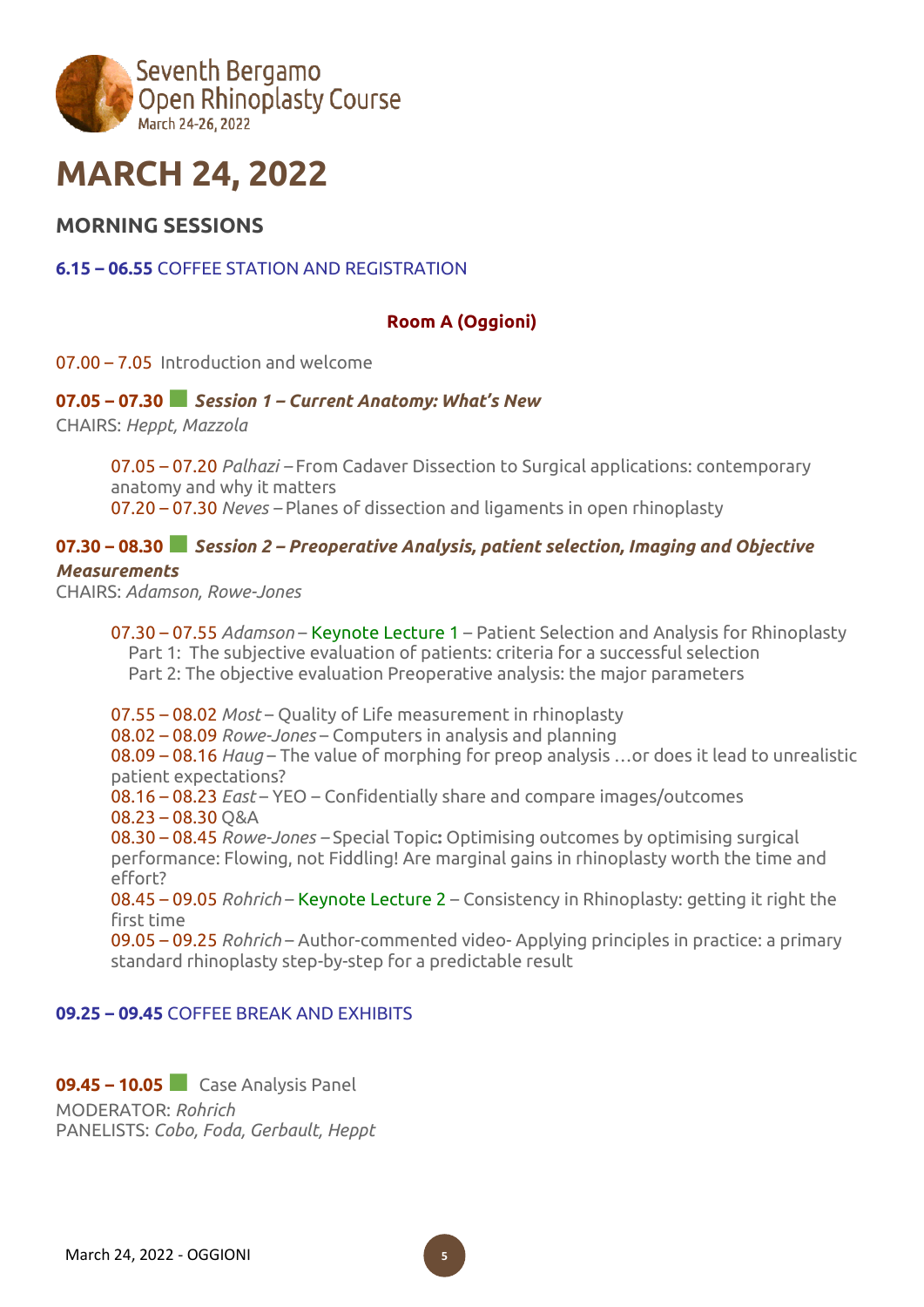

## **THE DORSUM**

Session 3 will concern anatomy and aesthetics. Session 4 will address the time-tested technique of component separation- incremental reduction and subsequent reconstruction of the dorsum. Session 5 will cover new but proven technologies for osteotomies and osteoplasty , with special focus on Piezo. Session 6, will extensively, equitably but not without controversy, address new dorsal preservation techniques under the open approach, together with its many variations and combinations with structural technique.

## **10.05 – 10.20■** *Session <sup>3</sup> – Anatomy and Aesthetics of the Dorsum*

#### CHAIRS: *Apaydin, East*

- Relevant Contemporary Anatomy
- Aesthetic Ideal

10.05 – 10.13 *Palhazi* – Relevant anatomy: bony cap, keystone, middle vault 10.13 – 10.20 *Rohrich –* The Ideal Aesthetic Dorsal lines: bone, middle vault and the transition in between

**10.20 – 10.35** *Gerbault* – Special Topic: Why Bone stability matters: a fundamental parameter for preservation and structural bony vault and septal management

## **10.35 – 12.50■** *Session <sup>4</sup> – THE TIME-TESTED COMPONENT REDUCTION*

The proven, dependable technique for predictably de-structuring and re-structuring the nasal dorsum to an aesthetic shape

## **10.35 – 11.40** *Segment A: Issues and Specifics*

CHAIRS: *Calvert, Cerkes*

- Bony Cap and Keystone management
- Osteotomies
- Middle vault reconstruction: Spreader Grafts, Spreader Flaps, Variations

10.35 – 10.45 *Rohrich –* Restoring aesthetic dorsal lines in primary rhinoplasty by component separation, incremental reduction and precise percutaneous osteotomies

10.45 – 10.53 *Gerbault* – Middle third management in component reduction: how an accurate keystone area rhinosculpture changes everything

10.53 – 11.01 *Wurm* – Revisited techniques in middle vault reconstruction

11.01 – 11.09 *Heppt –* Low, high, oblique, door angled osteotomies ? A guideline for osteotomies lines

11.09 – 11.17 *Apaydin* – Why I am scared about push-down or let down?

11.17 – 11.25 *Ferreira –* Predictability of Surface versus Foundation techniques

11.25 – 11.33 *Haug* – Conventional rhinoplasty approach versus Preservation rhinoplasty:

technical details and review of the literature

11.33 – 11.40 Q&A

# **11.40 – 12.36** *Segment B : VIDEOPANEL "Elucidating Technique.."*

REVIEWERS: *Gerbault, Haack*

*"How the dorsum is de-structured and re-structured predictably and safely: component separation- reduction*

*Spreaders-autospreaders, keystone reediting and camouflage"*

*Each Panelist elucidates his/her way of performing a specific pertinent technique by use of short video. Brief faculty discussion may follow each video – 4 min per speaker*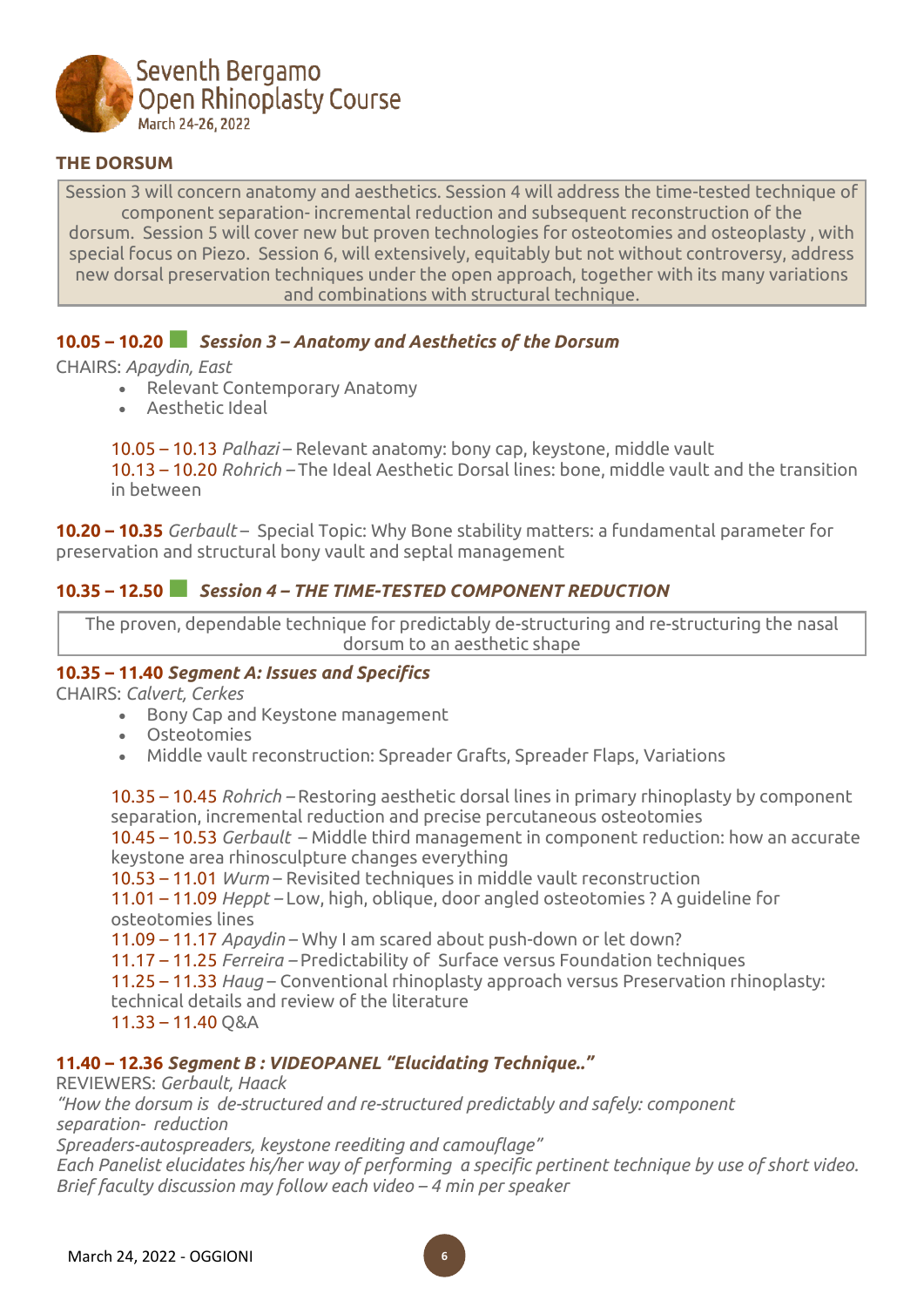

Seventh Bergamo **Open Rhinoplasty Course** March 24-26, 2022

11.40 – 11.44 *Calvert* – Dorsal reduction: incremental approach 11.44 – 11.48 *Foda* – Component hump reduction 11.48 – 11.52 *Apaydin –* How I remove the bony cap and how I use spreader flaps 11.52 – 11.56 *Apaydin –* How to stabilize the keystone area after accidental detachment 11.56 – 12.00 *Rohrich –* How to reshape the DALs with spreader flaps: my 4 steps 12.00 – 12.04 *Rohrich –* Why the percutaneous 2 mm osteotomy is superior to other techniques: my 5 steps 12.04 – 12.08 *Gubisch –* Our standard technique for dorsal reduction and percutaneous osteotomies 12.08 – 12.12 *Gubisch –* Bone fixation by sutures: techniques and variations 12.12 – 12.16 *Robotti* – Combining efficiently Power and Piezo for osteotomy/osteoplasty 12.16 – 12.20 *Cobo –* Spreader grafts and spreader flaps technique 12.20 – 12.24 *Bruschi –* Adjusting dorsal width by spreader grafts 12.24 – 12.28 *Most –* Spreader flaps: my technique 12.28 – 12.32 *Haack –* Anatomic reconstruction of the middle vault with pedestal spreader grafts and spreader flaps 12.32 – 12.36 *Bertossi –* The Pull-Up Spreader High technique: using spreaders to project the tip

#### **12.36 – 12.51** *Segment C : VIDEOCASEPANEL "A Case in its Essentials: Applying Technique.."* DISCUSSANTS: *Apaydin, Davis*

*Each Panelist presents a highly-condensed edited video of a clinical case, demonstrating key pertinent maneuvers. Brief discussion may follow each video. 5 min per speaker*

12.36 – 12.41 *Rowe-Jones –* Component dorsal reduction and middle vault reconstruction with attention to the K area "transition zone"

12.41 – 12.46 *Cerkes –* Perichondro-periosteal flap and cartilaginous dorsum reconstruction with spreader flaps: why they work well as compared to cartilaginous dorsum preservation 12.46 – 12.51 *Gubisch* – Dorsal reduction with transcutaneous osteotomies

# **12.30 – 14.30** LUNCH STATION AND EXHIBITS

**12.55 – 13.45 Lunchtime Industry Workshop**

*Berghaus* – Piezo Surgery for Smooth Rhinoplasty

This presentation will demonstrate interesting facts and the author's experience about the use of Piezo technique in nasal surgery:

• Technical background and functioning of Piezo instruments

- Comparison to classical rhinoplasty procedures
- Advantages of Piezo surgery in rhinoplasty
- Results of own studies
- Clinical cases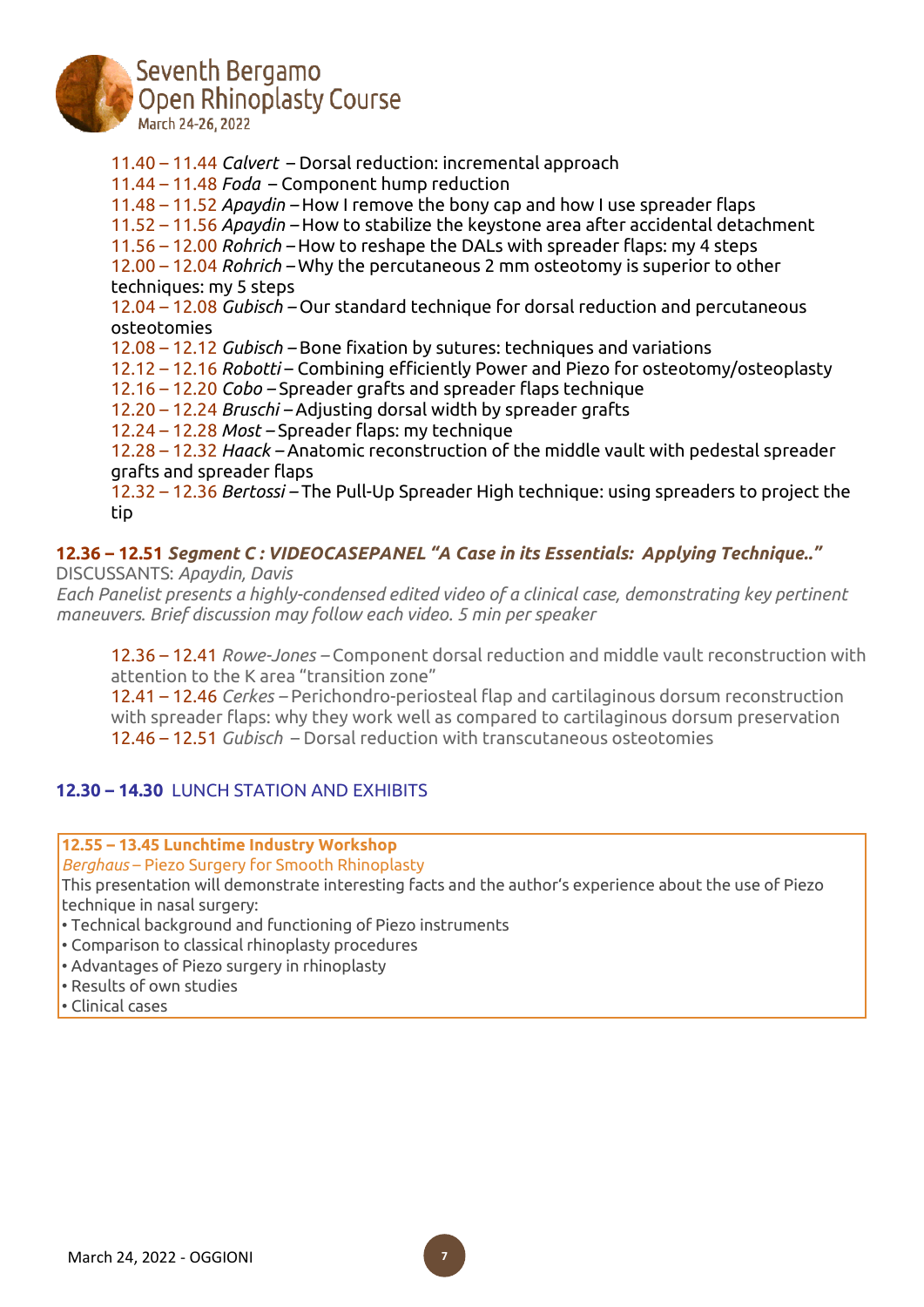

# **AFTERNOON SESSIONS**

# **13.50 – 15.30■ Session <sup>5</sup> : FOCUS ON NEW INSTRUMENTS FOR OSTEOTOMY-OSTEOPLASTY**

Advantages and applications of Piezo technology and powered instrumentation for precise osteotomy and osteoplasty. New manual instrumentation for bone work

## **13.50 – 14.35 Segment A: Issues and Specifics**

CHAIRS: *Cerkes, Most*

13.50 – 14.02 *Gerbault* – Bony vault reshaping with piezoelectric instruments through the full open approach

14.02 – 14.10 *Zholtikov* – Piezo rhinosculpture and partial osteotomies for preservation of bone stability

14.10 – 14.18 *Haack –* Managing the bony vault with power tools: prefabrication of osteotomy lines and the use of transosseous sutures for stabilization

14.18 – 14.26 *Cerkes* – Use of hand instruments for bony dorsum reduction, osteotomies and osteoplasty

14.26 – 14.35 Q&A

# **14.35 – 15.00 Segment B: VIDEOPANEL "Elucidating Technique.."**

REVIEWERS: *Celik, Zholtikov Each Panelist elucidates his/her way of performing a specific pertinent technique by use of short video. Brief faculty discussion follows each video – 4 min per speaker*

14.35 – 14.39 *Göksel –* Piezo Ostectomy + Osteotomy combination for closing the roof

14.39 – 14.43 *Most* – Piezo for Osteotomies and shaping the bony vault

14.43 – 14.47 *Rowe-Jones* – Small bone flap osteotomy and use of piezo for high and limited osteotomies

14.47 – 14.51 *Duron –* My way to remove the hump and reconstruct the K-area : piezo +

component resection + spreader graft + bone suture

14.51 – 14.55 *Celik –* Power Burr for the bony dorsum and reducing the radix

14.55 – 14.59 *Heppt* – Narrowing of the bony wall by osteotome, diamond burr and #15 blade

#### **15.00 – 15.25 Segment C : VIDEOCASEPANEL "A Case in its Essentials: Applying Technique.."** DISCUSSANTS: *Haack, Zholtikov*

*Each Panelist presents a highly-condensed edited video of a clinical case, demonstrating key pertinent maneuvers. Brief discussion may follow each video – 5 min per speaker*

15.00 – 15.05 *Gubisch* – The coarse diamond burr for dorsal refinements 15.05 – 15.10 *à Wengen –* Motorized sagittal rasps and saws for the bony nasal dorsum: easy, fast and precise

15.10 – 15.15 *Gerbault* – The current sequence in hump management with piezoelectric instruments through a full open approach on a wide nose with a significant hump 15.15 – 15.20 *Kosins* – Use of piezosurgery on the dorsum

15.20 – 15.25 *Heppt –* Combined use of piezo and power tool instruments

# **15.25 – 15.45■ Dorsum Controversies Boxing-Ring Panel**

(2 surgeons pro and 2 against – 15 min total for each topic: 5 min for first 2 surgeons to state their *points, then 5min for opposing 2 surgeons, then 5min for Discussant)* TOPICS: OSTEOTOMIES by Piezo vs Osteotome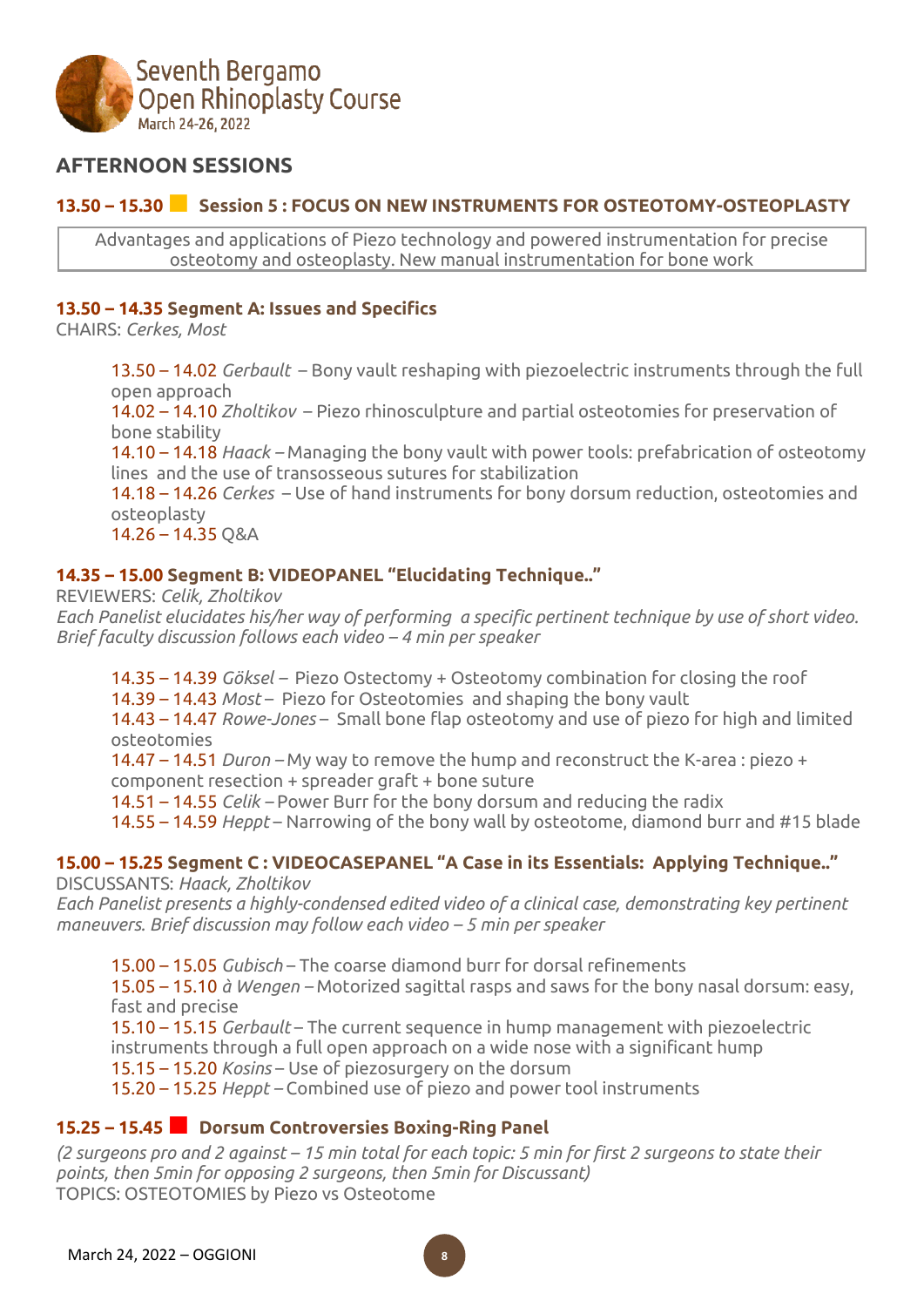

(Piezoelectric technology is now well accepted for osteotomies. The main current issue is whether piezo osteotomy under a full open approach predictably improves results) REFEREES: *Davis, Gubisch*

1. OSTEOTOMY: *Gerbault, Zholtikov* (*piezo*) vs *Cerkes, Cobo* (*osteotome*)

## **15.45- 16.05** COFFEE BREAK AND EXHIBITS

## **16.05 – 19.45■ Session <sup>6</sup> : THE PRESERVATION REVOLUTION-RESURRECTION**

Contemporary dorsal preservation techniques and their anatomy-related indications, alternative or combined with structural rhinoplasty. Maintaining an aesthetic dorsum entirely, or preserving the dorsum partially when some modifications are desirable. Indications, advantages and complications of various, innovative and often confusing technical options

# **16.05 – 17.50 Segment A: Issues and Specifics Part 1: understanding the principle**

CHAIR: *Neves*

16.05 – 16.25 *Kosins –* Classifying Dorsal Preservation: When to Use Surface versus Foundation Techniques. Understanding by use of video High Strip versus Low Strip Dorsal Preservation (Joseph vs. Cottle)

#### **PANEL : "When I Preserve, What I Preserve and How"**

Indications to the right dorsum to preserve and understanding technique  $-6$  min DISCUSSANTS: *Calvert, East, Wurm*

16.25 – 16.31 *East* 16.31 – 16.37 *Göksel* 16.37 – 16.43 *Most* 16.43 – 16.49 *Toriumi* 16.49 – 16.55 *Cabbarzade* 16.55 – 17.05 Discussion

#### **Part 2: understanding variations beyond pushdown/letdown**

CHAIRS: *Ferreira, Robotti*

17.05 – 17.15 *Neves* – The Split-Tetris Preservation Rhinoplasty: how I do it 17.15 – 17.25 *Ferreira –* The Spare-Roof Technique: why, when and step-by-step video 17.25 – 17.35 *Kovacevic* – The Subdorsal Z-flap in dorsal preservation rhinoplasty 17.35 – 17.45 *Robotti –* Cartilaginous pushdown: the Modified Dorsal-Split Preservation Technique for humps with minor bony component  $17.45 - 17.50$  O&A

## **17.50 – 18.35 Segment B : "My Way" VIDEOPANEL "Elucidating Personal Technique.."**

REVIEWERS: *Foda, Gerbault Each Panelist elucidates his/her way of performing a specific pertinent technique by use of short video. Brief faculty discussion follows each video – 4 min per speaker*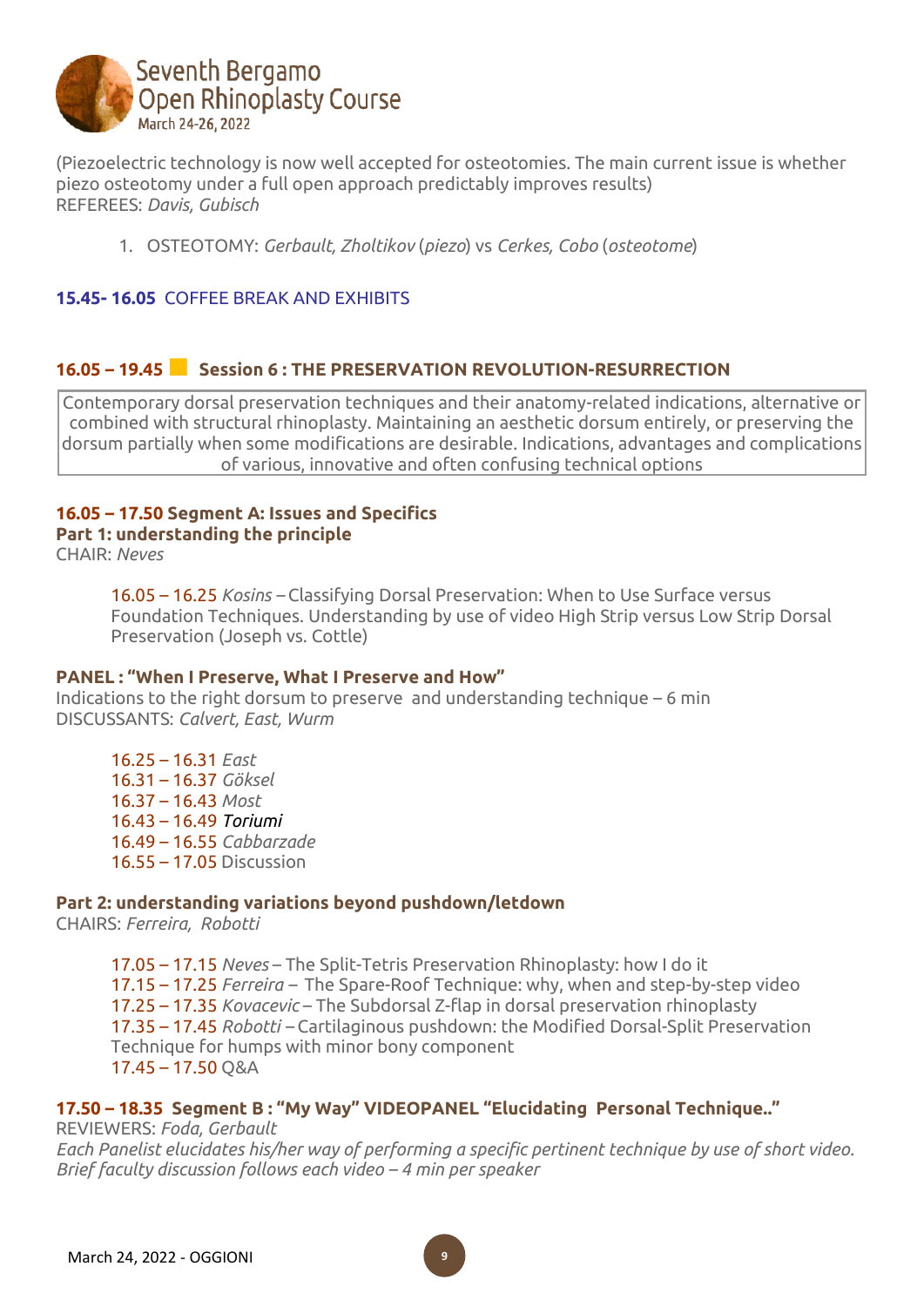

# Seventh Bergamo **Open Rhinoplasty Course** March 24-26, 2022

17.50 – 17.54 *Cerkes –* My way of cartilaginous dorsum preservation 17.54 – 17.58 *Apaydin –* My way of preserving the dorsum 17.58 – 18.02 *à Wengen –* The new roll-down preservation technique of the cartilaginous dorsum vs Spreader Flaps 18.02 – 18.06 *Gerbault* – Dorsum preservation technique with bony vault stabilization through a full open approach with piezoelectric instruments 18.06 – 18.10 *Most –* My way for performing let-down with open approach and my Subdorsal Modified Dorsal Preservation technique 18.10 – 18.14 *Göksel* – My way to use piezo in open Preservation Rhinoplasty 18.14 – 18.18 *Göksel* – Tricks to prevent residual hump in openPreservation Rhinoplasty and the "Ballerina maneuver" 18.18 – 18.22 *East* – How to Solve the Step Problem on the Radix in Preservation Rhinoplasty 18.22 – 18.26 *Haack* – My way to fix the dorsum and prevent a recurrence of the hump 18.26 – 18.35 Q&A

#### **18.35 – 19.00 Segment C : VIDEOCASEPANEL "A Case in its Essentials: Applying Technique.."**

DISCUSSANTS: *Duron, Neves*

*Each Panelist presents a highly-condensed edited video of a clinical case, demonstrating key pertinent maneuvers. Brief discussion may follow each video. 5 min per speaker*

18.35 – 18.40 *Ferreira* – Spare Roof Technique in a reduction rhinoplasty with a hump and droopy tip

18.40 – 18.45 *Gerbault –* Dorsal preservation on a thin skined patient with a narrow dorsum and a significant hump

18.45 – 18.50 *Göksel* – A case of Open Preservation rhinoplasty

18.50 – 18.55 *Heppt* – Let-down with high septal strip removal for hump correction

18.55 – 19.00 *Robotti –* Cartilaginous pushdown "Modified Dorsal-Split Preservation Technique" for small bony hump

## **19.00 – 19.35■ PANEL : "…What can go wrong in Preservation??"**

*Avoiding complications in preservation rhinoplasty and understanding why they may happen – 6 min per speaker*

DISCUSSANTS: *Davis, Gubisch, Rohrich*

19.00 – 19.05 A premise: *Palhazi*: Anatomy pearls to avoid complications in Preservation rhinoplasty 19.05 – 19.10 *Kovacevic* 19.10 – 19.15 *Göksel* 19.15 – 19.20 *Kosins* 19.20 – 19.25 *Neves* 19.25 – 19.35 Discussion

#### **19.35 – 19.45 Question-Time Panel "Straight Question, Straight Answer!"**

INTERVIEWER: *Robotti* PANELISTS: *East, Ferreira, Göksel, Kosins, Kovacevic, Neves*

## **19.45** WELCOME COCKTAIL, mingling with Faculty and Exhibitors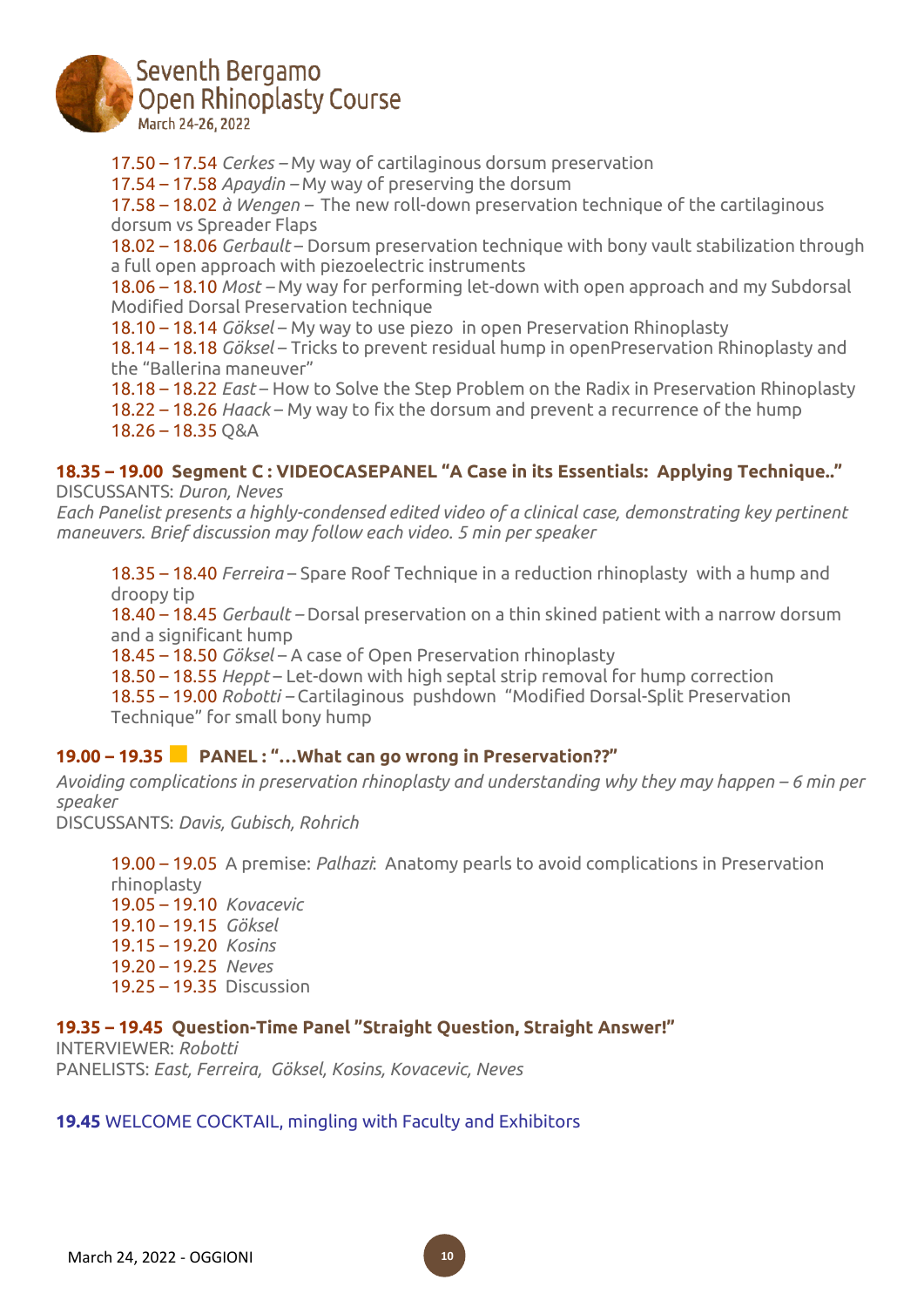

# **MORNING SESSIONS**

#### **Room B1 (Alabastro 1)**

#### **08.00 – 13.00 Masterclasses**

08.00 – 09.00 *Kosins* – Beyond The Hype – The Real Deal With Incorporating Preservation Rhinoplasty Into Your Practice: Open versus Closed And Structure Versus Preservation 09.00 – 10.00 *East* – Where am I going in rhinoplasty? Adapting preservation principles: what has worked and what hasn't

10.00 – 11.00 *Kovacevic* **–** New aspects of Preservation Rhinoplasty and Tip surgery 11.00 – 12.00 *Göksel* – Open Preservation Rhinoplasty … Patient selection, different techniques and indications, how to avoid complications

12.00 – 13.00 *Neves –* Open Preservation Rhinoplasty: anatomy, plane of dissection, ligaments and the Tetris Concept: When and How

#### **Room B2 (Alabastro 2)**

#### **08.00 – 12.45 Masterclasses**

08.00 – 09.00 *Ingallina* – Optimizing our results by Hyaluronic Acid: Medical Rhinoplasty and post-rhino touchups. Anatomy – Advanced techniques of injection – indications – management of complications.

09.00 – 10.15 *Cerkes* – Secondary Rhinoplasty- Structural Reconstruction from A to Z 10.30 – 11.45 *Gubisch* – Managing the Septum as a requisite to a successful primary rhinoplasty and Correcting the Septum in secondary rhinoplasty

11.45 – 12.45 *Ferreira-Ishida* – Spare-Roof Technique for dorsum reduction, crooked and saddle nose

**13.00 – 14.00** LUNCH AND EXHIBITS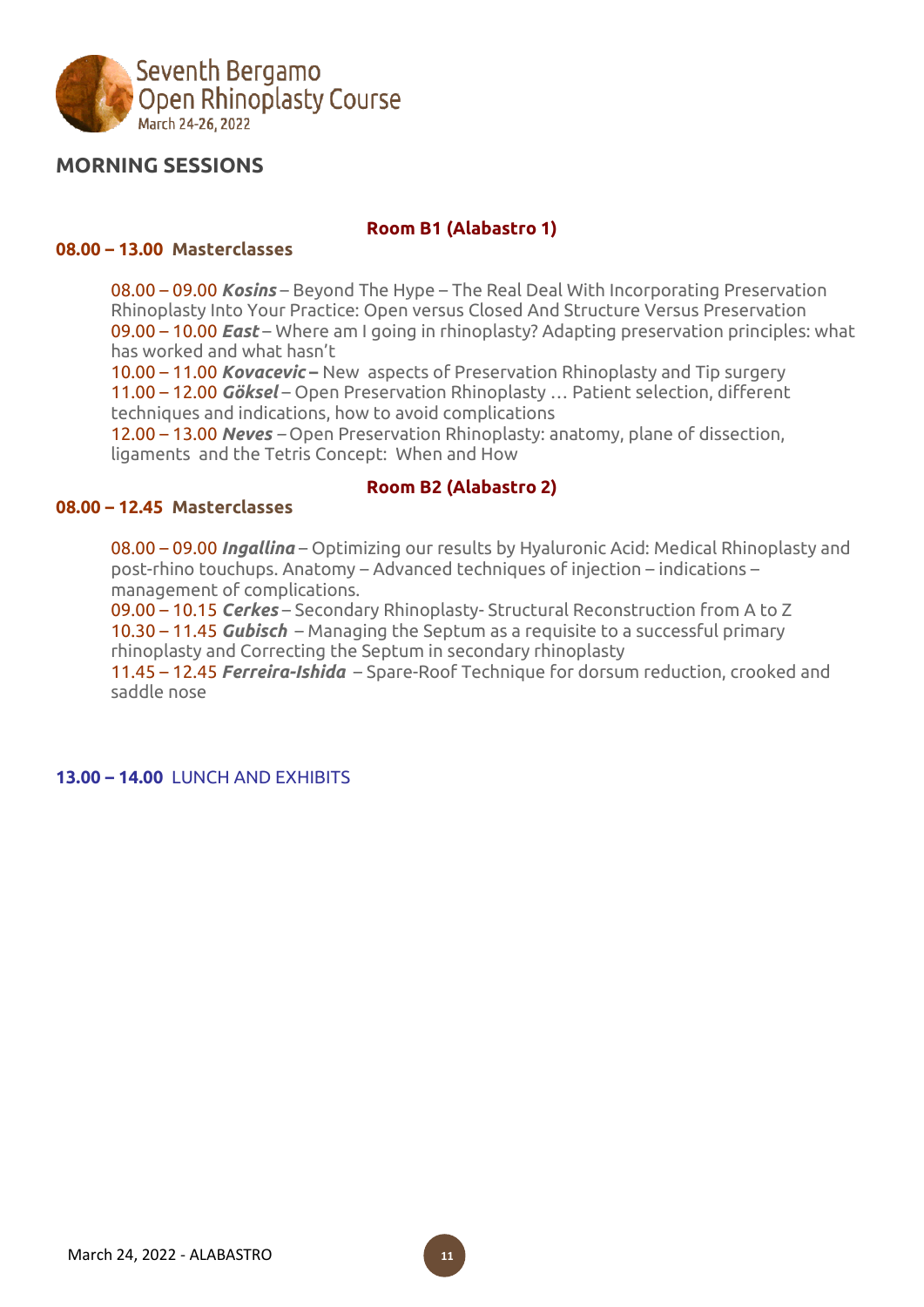

# **AFTERNOON SESSIONS**

## **Room B (Alabastro)**

## **14.00 – 19.45■ Open Structural Rhinoplasty – "THE ESSENTIALS" MODULE: from principles to practice"**

The essential steps and concepts-that-matter in open rhinoplasty to obtain a reproducible result. This more conventionally-didactic segment is essential for surgeons starting rhinoplasty, although it serves as a refresher not-for-beginners-only. Understanding the principles of open structural rhinoplasty, their logic, application and sequence will help you to advance proficiently throughout other parts of the course.

- Access and dissection
- Removing the hump
- Osteotomies
- Restoring the midvault: spreader grafts and flaps
- Fine-tuning the dorsum
- Adjusting tip projection and rotation
- Tip sutures and grafts
- Understanding the Procedure and its Progressive Steps in the Standard Case
- Understanding the Controversial Items which will be highlighted in the days to follow

## *Segment <sup>1</sup>■ Audience-Interactive VIDEO: logic and steps of the structural open approach* CHAIR: *Adamson*

14.00 – 14.40 *Adamson* – Understanding the basic steps and the sequence in a clinical standard case

## *Segment <sup>2</sup>■Essential techniques*

CHAIRS: *Adamson, Sureyya*

14.40 – 14.55 *Adamson* – The Skin-Soft Tissue Envelope in Rhinoplasty 14.55 – 15.10 *Cerkes* – Achieving an anatomic dorsum with structural techniques 15.10 – 15.25 *Rowe-Jones* – Osteotomies for closing the open roof and osteoplasty to refine it 15.25 – 15.40 *Celik* – Spreader grafts and spreader flaps: indications 15.40 – 15.50 *Adamson* – The M-Arch model of nasal tip dynamics 15.50 – 16.05 *Sureyya* – Tip Plasty Step-by-Step 16.05 – 16.15 Q&A

## **16.15 – 16.35** COFFEE BREAK AND EXHIBITS

16.35 – 16.50 *Adamson* – Shortening, Strengthening, and Refining the Lower Lateral Cartilage

16.50 – 17.05 *Heppt* – Common sutures for tip contouring

- 17.05 17.20 *Sykes* When and how to use a nasal tip graft
- 17.20 17.30 *Rowe-Jones* Managing the Droopy Tip and the Bulbous tip
- 17.30 17.40 *Sureyya* The three main techniques for correction of the Droopy tip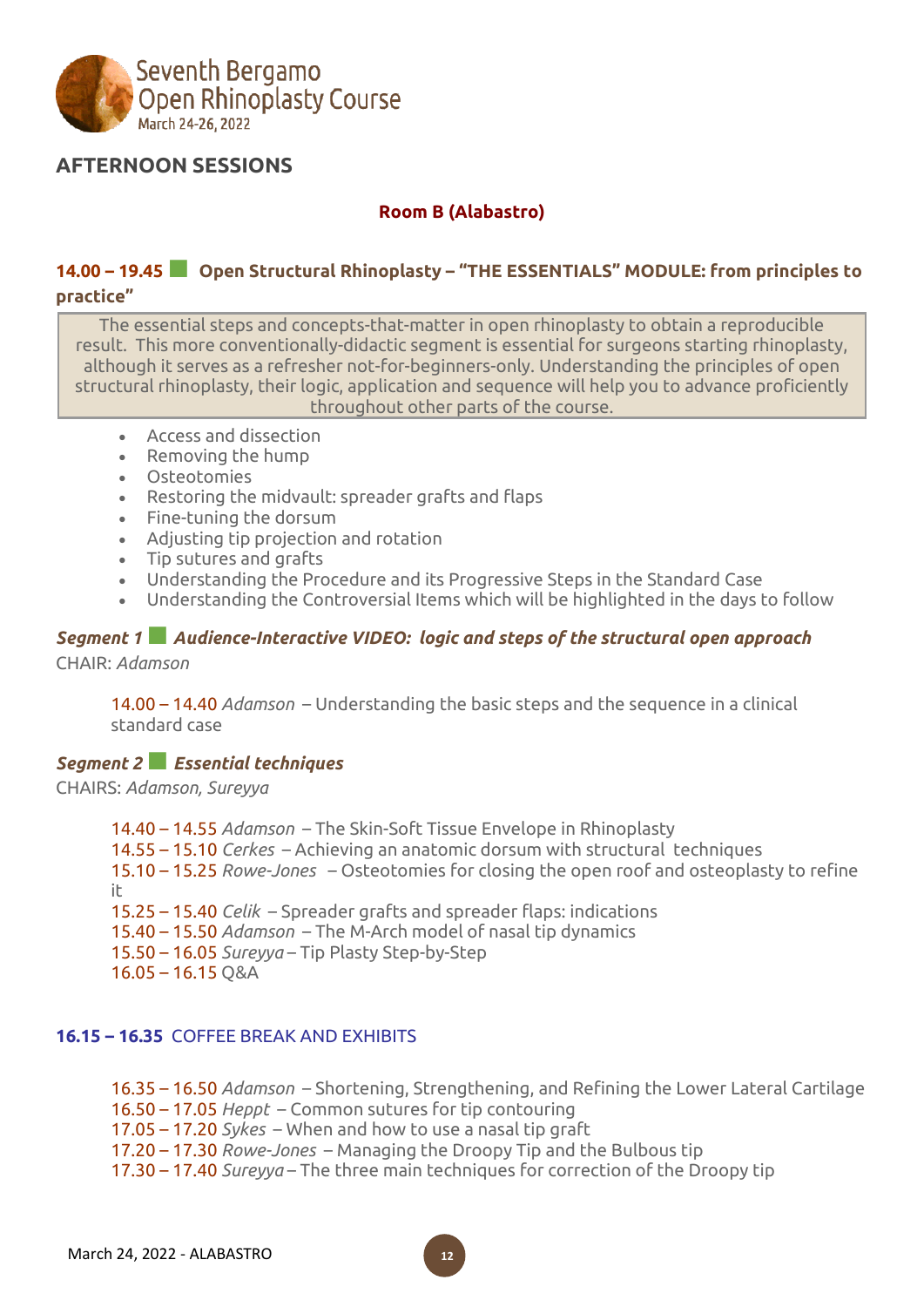

17.40 – 17.55 *Wurm* – Understanding the basic steps of septoplasty (endoscopic video) 17.55 – 18.05 Q&A

## *Segment <sup>3</sup>■ Author-Commented audience-interactive VIDEOS: how-to-do an open rhinoplasty*

REVIEWERS: *Bruschi, Sureyya*

- 18.05 18.30 1 *Cobo:* Standard structural primary rhinoplasty
- 18.30 18.55 2 *Gubisch:* Step-by-step primary structural rhinoplasty
- 18.55 19.20 3 *Cerkes:* Standard structural open rhinoplasty
- 18.20 19.45 4 *Sureyya:* Standard structural open rhinoplasty

## **19.45** WELCOME COCKTAIL, mingling with Faculty



# **21.00■ Night Owl: viewing edited pre-recorded narrated DVDs (5 videos)**

- 1. *BRUSCHI* Mitigating an Ethnic Nose (Primary)
- 2. *HAACK* A male Post-Traumatic nose
- 3. *GERBAULT* A Primary case with Full Open Approach and Ultrasonic Osteotomy/Osteoplasty
- 4. *DURON* Secondary Rhinoplasty: open roof, inverted V, overprojected and pinched tip, external valve collapse
- 5. *ROBOTTI* Secondary Rhinoplasty with finesse rib grafting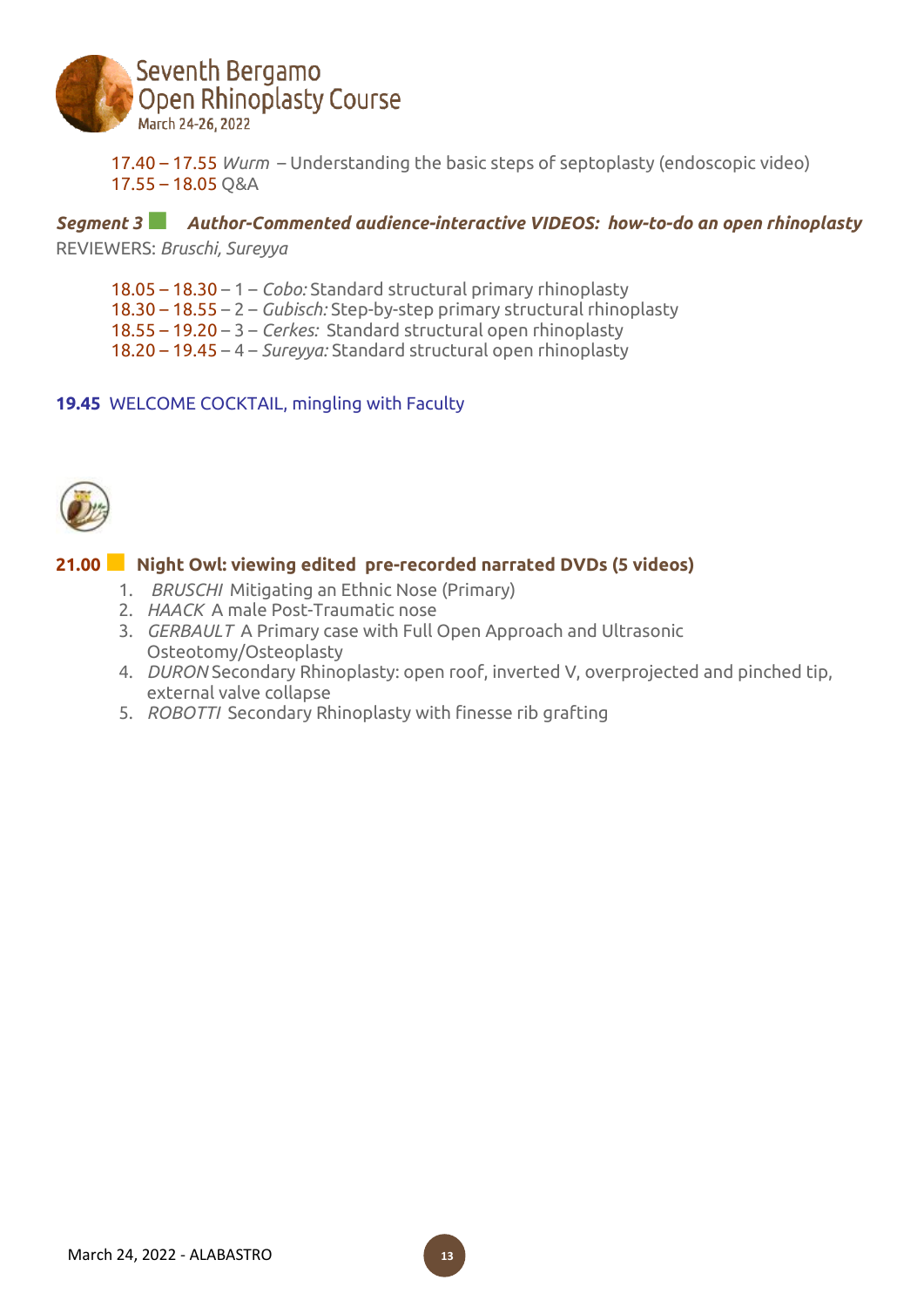

# **MARCH 25, 2022**

# **MORNING SESSIONS**

## **06.15 – 06.45** COFFEE STATION AND REGISTRATION

## **Room A (Oggioni)**

## **THE SEPTUM, TURBINATES , VALVES and FUNCTION**

Morning sessions on Functional Rhinoplasty will focus on Septum, Turbinates and Nasal Valves. The current array of septoplasty techniques will be fully addressed. Videopanels and Videocasepanels will highlight relevant techniques and case examples. A further Panel will review the functional issues which should be understood by non-ENT surgeons. Keynote lectures will address the topics of Extracorporeal Septoplasty and Deviated Nose. A Crooked Nose Videocasepanel will demonstrate personal approaches to the correction of deviated noses.

- Septoplasty and Septal Reconstruction
- Extracorporeal Septoplasty
- Turbinates
- Nasal Valves
- Preventing and managing obstruction
- Endoscopy

## **06.45 – 09.40■***Session <sup>7</sup> – Anatomy, septum and Valves*

## **06.45 – 08.35** *Segment A – Anatomy, Preop Analysis, Surgery of Septum and Valves*

CHAIRS*: Bussi, Rowe-Jones*

06.45 – 06.53 *Palhazi* – The Anatomy of the Septum and Nasal Valves 06.53 – 07.03 *Most* – Classification and treatment of septal deviations: from simple to complex and how to assess their relevance to nasal function 07.03 – 07.13 *Bussi* – Significant functional complications in Rhinoplasty: how to avoid them 07.13 – 07.21 *Robotti* – Cone Beam CT scan: a road map to surgery of septum, turbinates and bones: experience on over 500 cases 07.21 – 07.29 *Haack* – Reconstructing the L-Strut framework in rhinoseptoplasty: septoplasty in situ. Partial Extracorporeal, Extracorporeal 07.29 – 07.37 *Cerkes* – Nasal valve issues in rhinoplasty: prevention and treatment 07.37 – 07.45 *Gerbault –* Ultrasonic septoplasty for high septal deviations, septoplasty and septal harvesting 07.45 – 07.53 *àWengen* – 16 years of experience with the Titanium Breathe Implant to open the internal nasal valve 07.53 – 08.00 Q&A

08.00 – 08.15 *Heppt* – Special Topic: Pearls and pitfalls in septoplasty and surgery of the turbinates: From assessment to surgery

08.15 – 08.35 *Gubisch* – Keynote Lecture 3 – Successful septoplasty for a successful rhinoplasty: how to prevent revisions in septal surgery. Extracorporeal septoplasty as currently refined and else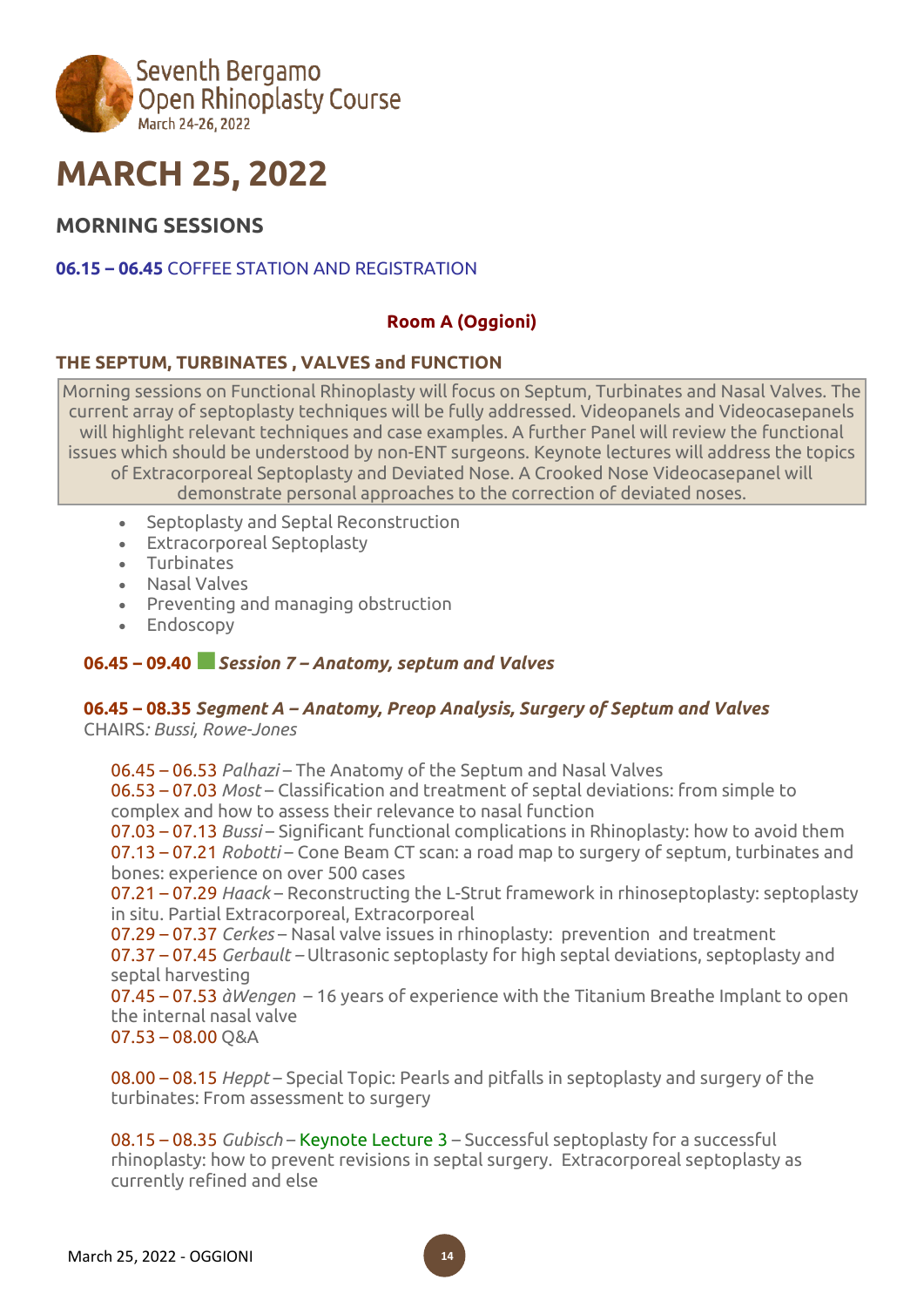

## **08.35 – 09.35** *Segment B : VIDEOPANEL "Elucidating Technique.."*

REVIEWERS: *àWengen, Paun Each Panelist elucidates his/her way of performing a specific pertinent technique by use of short* video. Brief faculty discussion may follow each video – 4 min per speaker – 2 min for videoflashes on *common topic*

08.35 – 08.39 *Rohrich* – Straightening the septum in 3 steps and treating the inferior turbinate 08.39 – 08.43 *Cobo –* Harvesting the septum sparing the L-Strut 08.43 – 08.47 *Foda* – Correction of caudal septum deflections 08.47 – 08.51 *Goksel –* Medialization and fixation of anterior nasal spine 08.51 – 08.55 *Robotti* – Piezo-assisted septoplasty and turbinoplasty 08.55 – 09.05 Stabilizing the septal framework – 2 min Videoflashes: *\_\_Gubisch* – Septal replacement – importance of strong fixation *\_\_Apaydin* – Splinting the L strut framework *\_\_Cerkes* – Septal L strut reconstruction with splinting grafts *Paun* – Use of the Clocking Suture to help straighten the mid third *\_\_Robotti* – Perforated ethmoid plates for straightening the septum 09.05 – 09.13 Extracorporeal septoplasty variations – 2 min Videoflashes: *\_\_Haack* – The subtotal extracorporeal septal reconstruction *Wurm* – Subtotal septal reconstruction for markedly deviated septum *Most* – Septal reconstruction with a modified extracorporeal septoplasty method Haug – Extracorporeal septoplasty simplified 09.13 – 09.23 Managing the valves 2 min Videoflashes: *\_\_Heppt* – Nasal Valve lift *Most* – Lateral crural strut grafting for zone 1 lateral wall insufficiency *\_\_Gerbault* – ULC tensioning for the improvement of valve dysfunction *\_\_Heppt* – Opening of the lateral nasal wall for functional improvement *Wurm* – Managing lateral crus recurvature into the external nasal valve 09.23 – 09.27 *Bussi* – Standard Turbinoplasty within a rhinoplasty 09.27 – 09.31 *àWengen* – The transvestibular submucous turbinoplasty with lacrimal bone removal: no bleeding no crusting

## **09.30 – 09.50** COFFEE BREAK AND EXHIBITS

## **09.50 – 11.20■** *Session <sup>8</sup> – Crooked Nose*

Correcting the crooked nose: principles and video-case examples

## **09.50 – 10.35 Segment A: Issues and Specifics**

CHAIR: *Cerkes, Rohrich*

09.50 – 10.05 *Gubisch* – My Top 10 Tricks for the Deviated Noses 10.05 – 10.17 *Sureyya –* Treating the crooked nose with Structural Rhinoplasty 10.17 – 10.29 *East* – Treating Aeviated and Asymmetric noses with Preservation Rhinoplasty 10.29 – 10.35 Q&A

## **10.35 – 11.20 Segment B: Crooked Nose VIDEOCASEPANEL "How I do It"**

*Each Panelist presents a highly-condensed edited video, demonstrating key maneuvers for a crooked*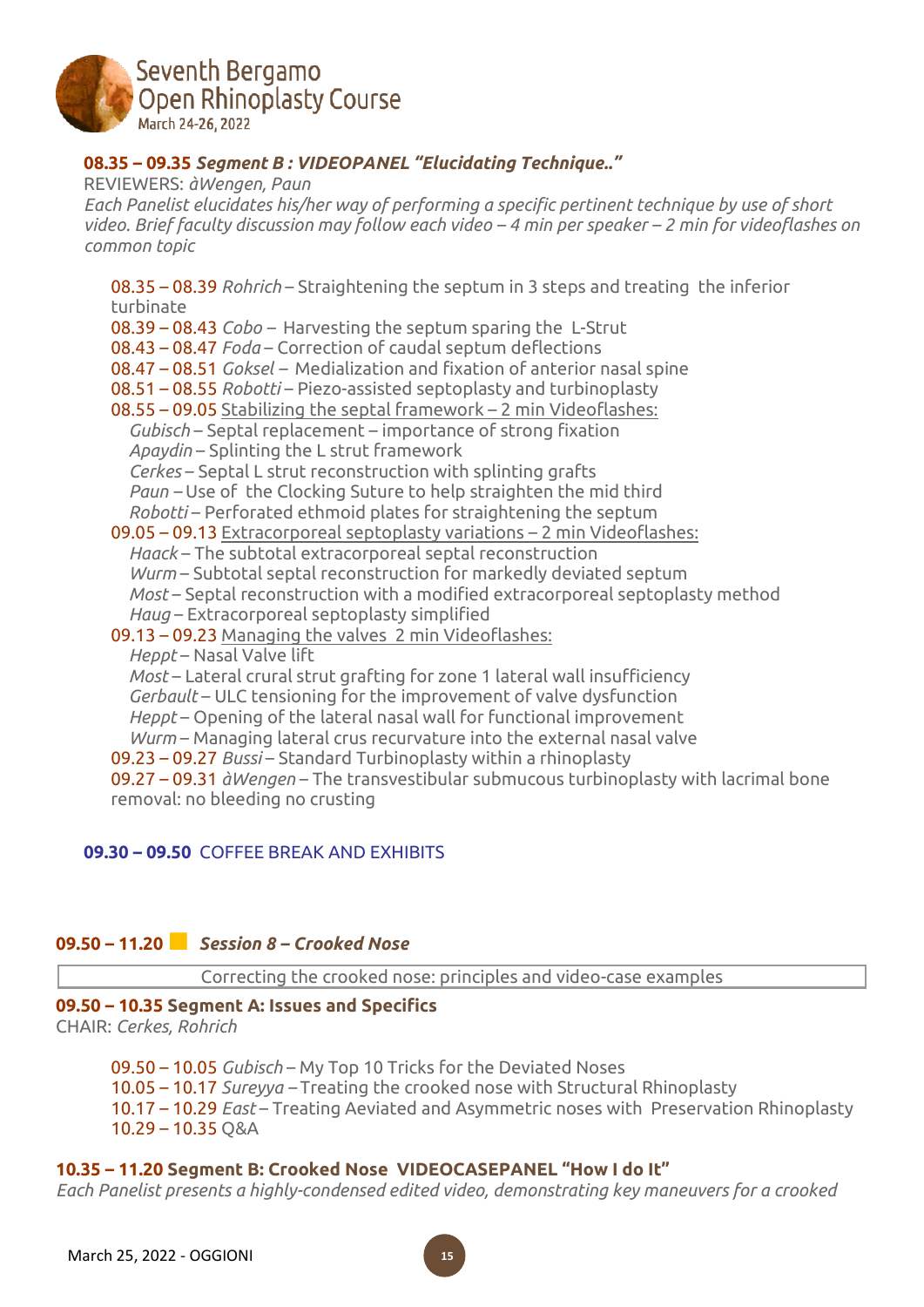

*nose correction. Brief discussion may follow each video – 5 min per speaker* DISCUSSANTS: *Foda, Wurm*

10.35 – 10.40 *Cerkes –* Crooked nose correction; osteotomies and septal reconstruction 10.40 – 10.45 *Cabbarzade* – Partial K-stone disarticulation for correcting a deviated nose 10.45 – 10.50 *Foda* – Septal Surgery for the Crooked Nose 10.50 – 10.55 *Haack – C*orrection of an extremely deviated nose with extracorporeal septoplasty and open/closed book osteotomies 10.55 – 11.00 *Gerbault –* Ultrasonic septoplasty and ultrasonic bone reshaping on an asymmetric face with a severe complex septal deviation 11.00 – 11.05 *Rowe-Jones* – Septal correction, piezo paramedian ostectomy and bone sutures 11.05 – 11.10 *Göksel –* Crooked Nose Preservation Rhinoplasty 11.10 – 11.15 *Kosins –* Crooked nose correction with low septal strip dorsal preservation 11.15 – 11.20 *Robotti –* Asymmetric osteotomies, bone sutures and dorsal-split preservation with overlap

## **11.20 – 12.00** *"Selected Abstracts" Corner and prize to best presentations*

*(4+1 formula: 4 min presentation directly followed by 1 min discussion) CHAIR: àWengen, Heppt*

#### **12.00 – 14.00** LUNCH STATION AND EXHIBITS

**12.00 – 12.40 Lunchtime Industry Workshop**

*East, Gerbault, Göksel –* Ultrasonic rhinoplasty for Dorsum Preservation rhinoplasties: the instruments, approaches and techniques

Ultrasonic rhinoplasty experts will detail how to safely begin with piezoelectric surgery in dorsum preservation (DP), and how to optimize results and avoid traps.

The specific instruments and techniques for the distinct types of DP will be detailed.

## **AFTERNOON SESSIONS THE TIP**

All afternoon sessions will address the TIP. Session 9 will concern anatomy and aesthetics. Session 10 will address the techniques and many variations of structural tip grafting and suturing, alar definition and nasal base issues, with a specific Panel on how to obtain adequate sidewall configuration. Session 10 will extensively, equitably but not without controversy, address new tip preservation techniques under the open approach, together with their various combinations with structural techniques.

# **13.00 – 13.15■** *Session <sup>9</sup> – Anatomy and Aesthetics of the Tip*

*CHAIR: Calvert, Persichetti*

- Relevant Contemporary Anatomy
- Aesthetic Ideal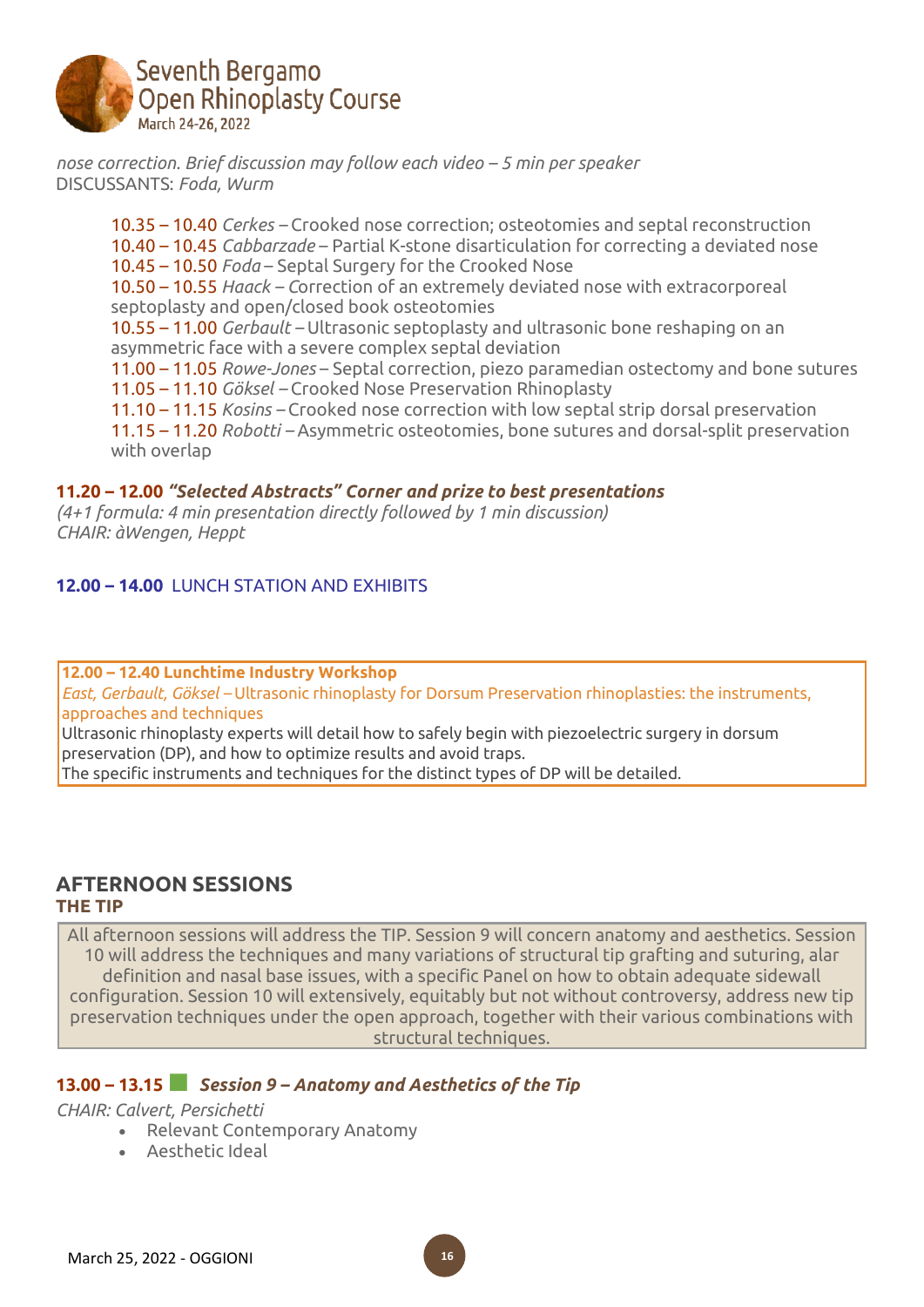

13.00 – 13.08 *Palhazi* – Relevant anatomy of the tip cartilages and ligaments

13.08 – 13.15 *Göksel –* What light reflexes and shadows tell us for a beautiful tip

# **13.15 – 16.20■** *Session <sup>10</sup> : STRUCTURAL GRAFTING AND SUTURING TECHNIQUES*

The proven, dependable techniques for modifying tip support, projection, shape, and length.

#### **13.15 – 14.15 Segment A: Issues and Specifics**

*CHAIR: Cervelli, Foda*

- Sutures and Grafts
- Increasing and decreasing Projection/Length/Rotation
- Alar Base

13.15 – 13.30 *Cerkes* – Adjusting tip position and projection: key techniques 13.30 – 13.40 *Rohrich* – Nasal Tip Sutures and role of columellar strut

13.40 – 13.45 *Rohrich* – Getting the alar rim contour right – 4 alar contour grafts and 5 key priniciples

13.45 – 13.55 *Sureyya* The (Structural) Secret of Tip Stability

13.55 – 14.05 *Adamson* – Alar Base surgery and refinements

14.05 – 14.10 *Rohrich –* How to make Alar Base surgery simple, safe and with a great outcome 14.10 – 14.15 Q&A

## **14.15 – 16.18 Segment B : VIDEOPANEL "Elucidating Technique.."**

*REVIEWERS: Adamson, Wurm*

*Each Panelist elucidates his/her way of performing a specific pertinent technique by use of short video.* Brief faculty discussion may follow each video – 4 min per speaker- 2 min for videoflashes on common *topic*

## **TIP POSITIONING**

14.15 – 14.19 *Adamson* – Traditional support to the nasal tip (strut, Tonge-in-Groove)

14.19 – 14.23 *Calvert –* Managing the caudal septum Tetrapod Concept of tip support

14.23 – 14.27 *Foda* – Alar Set-back technique for the overprojected tip

14.27 – 14.31 *Gubisch* – Fold under flap technique and Sliding technique for deprojection

14.31 – 14.35 *Kosins –* Lateral steal and medial crural overlap – a powerful combination for the overprojected tip

14.35 – 14.43 Strut – 2 min Videoflashes:

*\_\_Cerkes* – Advancing medial crura on columellar strut

*\_\_Cerkes* – Structuring short alar cartilages and increasing tip projection with columellar strut and LCSG

Kosins – Tip tensioning – The option of columellar strut plus lateral crural steal *\_\_Robotti* – The septal T as an anatomical strut- spacer- conformer

14.43 – 14.49 Tongue-In-Groove and variations – 2 min Videoflashes:

*\_\_Kuzanov* – How I use the TIG

*Most* – My technique for TIG if the septum is long enough or SEG if it isn't *\_\_Cerkes* – "Mucosal" tongue-in-groove technique

14.49 – 14.53 *Gubisch* – Septal Extension Grafts: Pros and Cons

14.53 – 15.07 Septal Extension Grafts and variations – 2 min Videoflashes:

*\_ Celik –* SEG with ethmoid bone

*\_\_Heppt –* End to end fixation of septal extension graft

*\_\_Duron* – Side-to-side fixation of SEG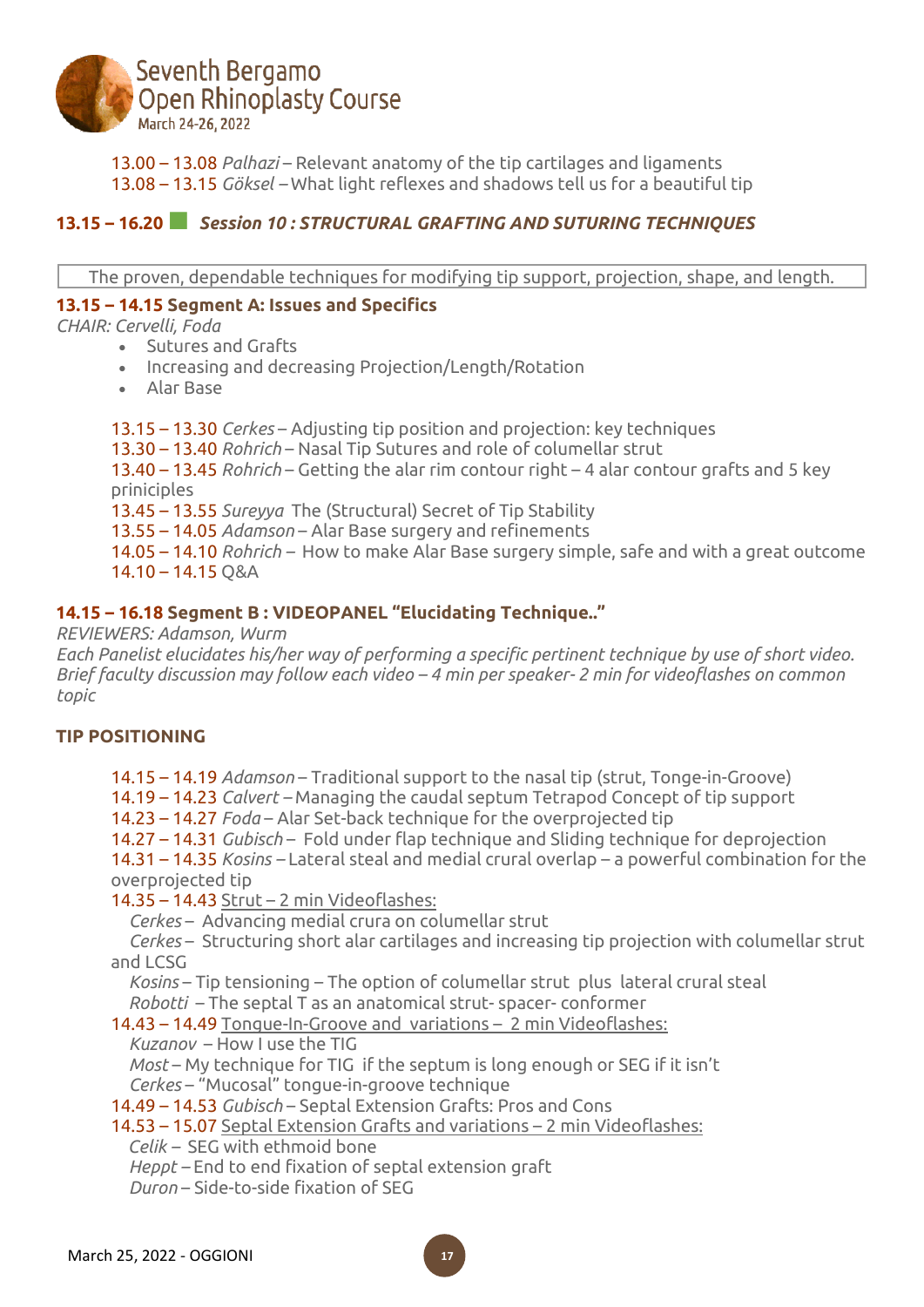

*\_\_Davis* – Tip tensioning –*SEG* plus lateral crural steal *\_\_Apaydin –* Shoe-lace suturing of the caudal septal extension graft *\_\_Zholtikov* – Reliable SEG fixaton with changing of tip projection and rotation *Paun* – SEGs: securing the foundation

## **TIP SHAPING**

15.10 – 15.14 *Adamson* – Combining Lat Crura Overlay and Lat Crura Strut

15.14 – 15.18 *Adamson* – The Infratip Lobule and Buttress Graft.

- 15.18 15.22 *Robotti* Correcting intermediate crura excess/asymmetry
- 15.22 15.26 *Göksel –* Oblique Turn Over for flattening and repositioning of the lateral crura
- 15.26 15.30 *Kovacevic* Cranial Tip Suture and its rationale
- 15.30 15.38 Tip Sutures and Combinations 2 min videoflashes:
	- *\_\_Cerkes* Creating the tip diamond with sutures
	- *\_\_Apaydin* Tip sutures combinations
	- *\_\_Cobo* Domal Suture Techniques

*\_ àWengen* – A new eversion suture for the lower lateral cartilage for better eversion of the inferior edge

15.38 – 15.46 Lateral Crura Strut Grafts and variations – 2 min videoflashes:

*Most* – Mini-lateral crural strut grafts

*Kuzanov* – Reinforcing weak lateral crura by lateral crura struts *\_\_Zholtikov* – Lateral crura modification with lateral crura strut grafts *\_\_Duron* – Correction of lateral crura convexity with deep grafts*\_*

15.46 – 15.50 Davis – Articulated Rim Grafts and their rationale

15.50 – 15.58 Articulated Grafts-Rim Grafts and variations – 2 min videoflashes:*\_*

*\_\_Davis –* Articulated Grafts: shaping and fixating

*Celik* – Butterfly rim grafts

*\_\_Duron –* Articulated grafts fixed to the deep side of the domes

*\_\_àWengen* – Reinforced angulated rim grafts

15.58 – 16.02 *Calvert –* Rim grafts versus lateral crural strut grafts

16.02 – 16.06 *Toriumi –* Shield tip graft with articulated alar rim grafts

16.06 – 16.10 Transposition and variations – 2 min videoflashes:

- *\_\_Cerkes –* Lateral Crura Transposition
- *\_\_Zholtikov* Lateral Crura Transposition
- 16.10 16.14 *Haack –* Controlling the supratip with a modified supratip control suture

16.14 – 16.18 *Foda –* Narrowing the nasal base

**16.20 – 16.40** *Toriumi* – Keynote Lecture 4 – Nasal Tip Contouring Based on Anatomy.

**16.40 – 17.00** *Davis* – Keynote Lecture 5 – Lateral Crura Recurvature: how to enhance function and optimize stability through Lateral Crura preservation and tensioning

# **17.00 – 17.30■ Hot Topic Panel – My preferred tecnique for managing shape and position of the alar sidewall**

MODERATORS: *Adamson* PANELIST: *Cerkes*, *Davis, Gerbault, Most, Robotti, Toriumi*

# **16.25 – 17.35** COFFEE STATION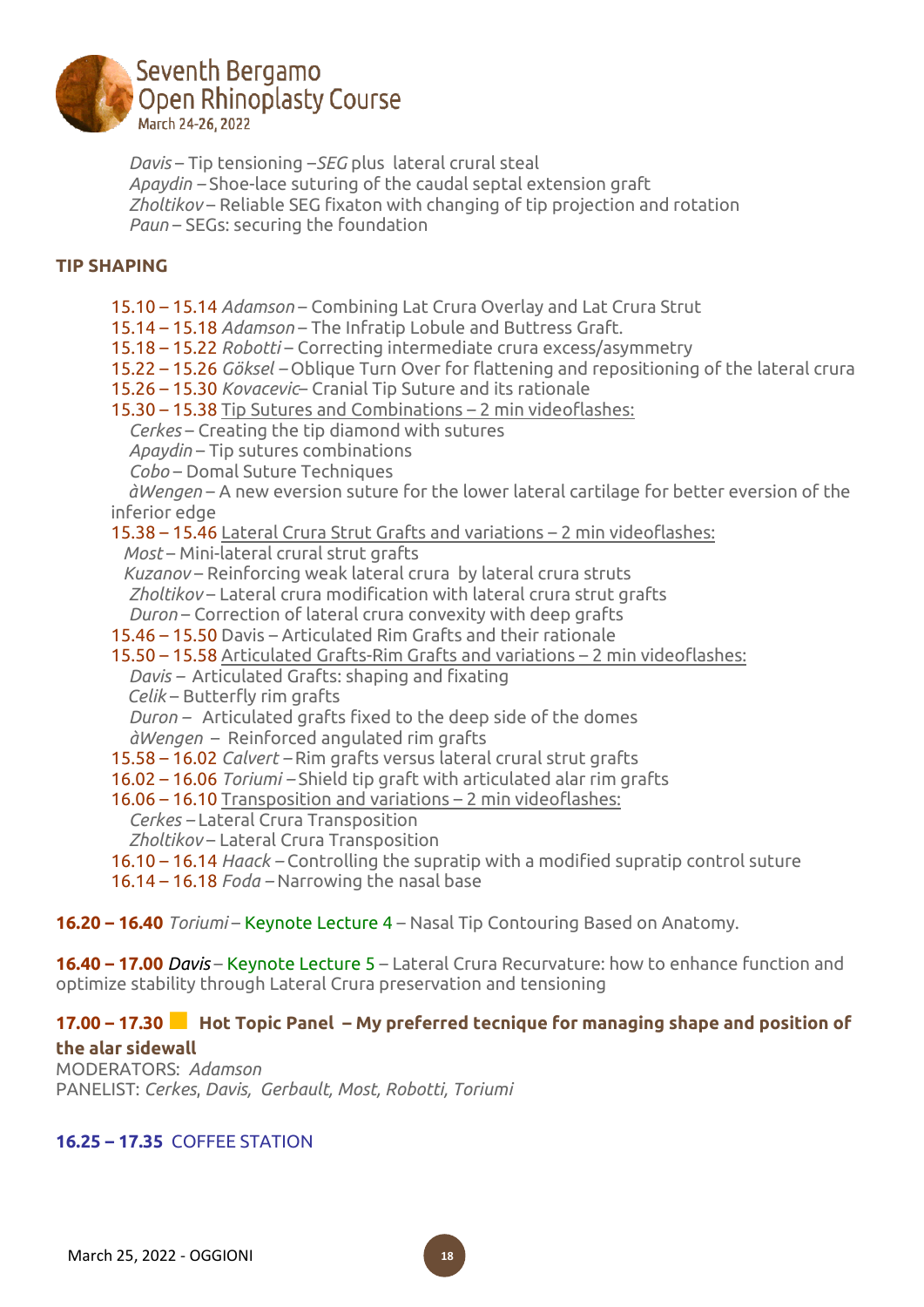

# **17.35 – 19.45■ Session <sup>11</sup> : THE PRESERVATION REVOLUTION-RESURRECTION**

Contemporary, anatomy-based, preservation techniques to the tip, alternative or combined with structural rhinoplasty. True subperichondral tip dissection and ligaments preservation/reconstruction. Indications, advantages and complications

#### **17.35 – 18.15 Segment A: Issues and Specifics:** *understanding the principles*

CHAIR: *Adamson*, *Neves*

17.35 – 17.50 *Göksel* – Preservation Rhinoplasty through the open approach: an overview 17.50 – 18.00 *Kosins* – Why I open every tip to make it beautiful and when preservation makes it better 18.00 – 18.10 *Toriumi* – Why my tips are still structural and my dorsum isn't: my preservation journey 18.10 – 18.15 Q&A

#### **18.15 – 18.40 PANEL: "What I Preserve, When I Preserve and How"**

*Indications to the right TIPS for preservation techniques, understanding what is preserved and how – 5 min*

DISCUSSANTS: *Celik, Kosins, Toriumi*

18.15 – 18.20 *East* 18.20 – 18.25 *Kovacevic* 18.25 – 18.30 *Most* 18.30 – 18.35 *Neves* 18.35 – 18.40 Discussion

## **18.40 – 19.00 Segment B : "My Way" VIDEOPANEL "Elucidating Personal Technique.."**

*Each Panelist elucidates his/her way of performing a specific pertinent technique by use of short video. Brief faculty discussion follows each video – 4 min per speaker* REVIEWERS*: Cabbarzade, Haug*

18.40 – 18.44 *Göksel –* Subperichondral or supraperichondral dissection for tipplasty and How to preserve ligaments with the open approach

18.44 – 18.48 *Kosins* – Elevation and preservation of the skin envelope, total alar preservation and the cephalic island slide-under flap

18.48 – 18.52 *East –* Minimizing resection in the tip

18.52 – 18.56 *Heppt* – Preservation of medial crura connecting fibres, alar perichondrium,

scroll area, re-approximation of Pitanguy´s ligament

18.56 – 19.00 *Neves –* Tip ligaments restoring in open approach

## **19.00 – 19.30 Segment C : VIDEOCASEPANEL "A Case in its Essentials: Applying Technique.."**

*Each Panelist presents a highly-condensed edited video of a clinical case, demonstrating key pertinent maneuvers. Brief discussion may follow each video – 5 min per speaker* DISCUSSANTS*: Paun, Sureyya*

19.00 – 19.05 *East –* Tip surgery with preservation concept

19.05 – 19.10 *Kosins* – Preservation of the Soft Tissue Envelope and Ligaments

19.10 – 19.15 *Most –* Advantages of external approach: Ability to perform external tip-plasty in conjunction with preservation

19.15 – 19.20 *Gerbault –* Use of LLC – SMAS connections to achieve a natural eversion of the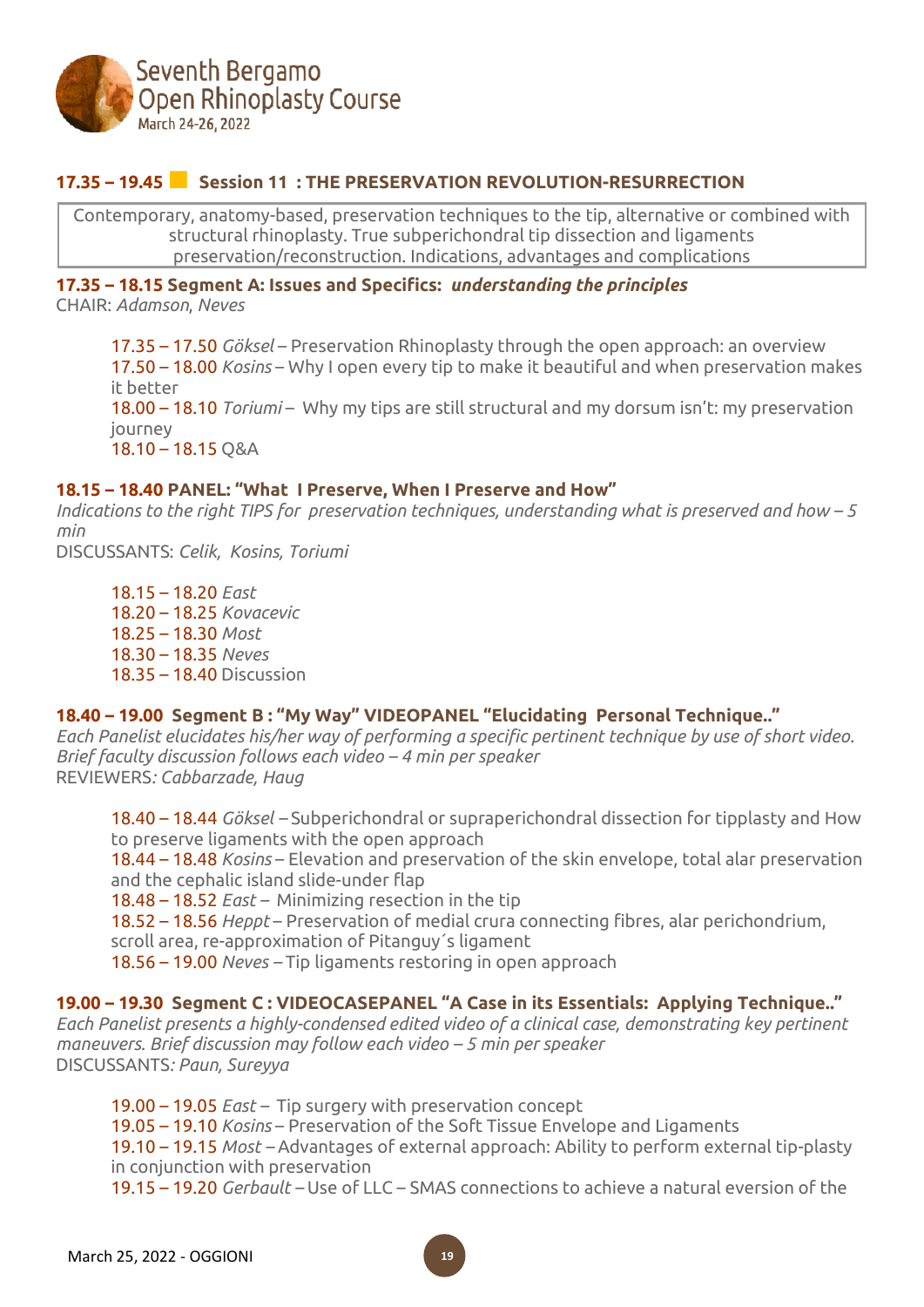

lower lateral crura 19.20 – 19.25 *Heppt* – Cartilaginous tongue in groove with customized tip split for tip rotation and fixation 19.25 – 19.30 *Robotti* – True subperichondral dissection and avoiding tip split: is it advantageous?

# **19.30 – 19.45 Question-Time Panel "Straight Question, Straight Answer"**

INTERVIEWER: *Robotti* PANELISTS*: East, Göksel, Kosins, Kovacevic, Most*

**19.45 Adjourn**

**21.00** SOCIAL DINNER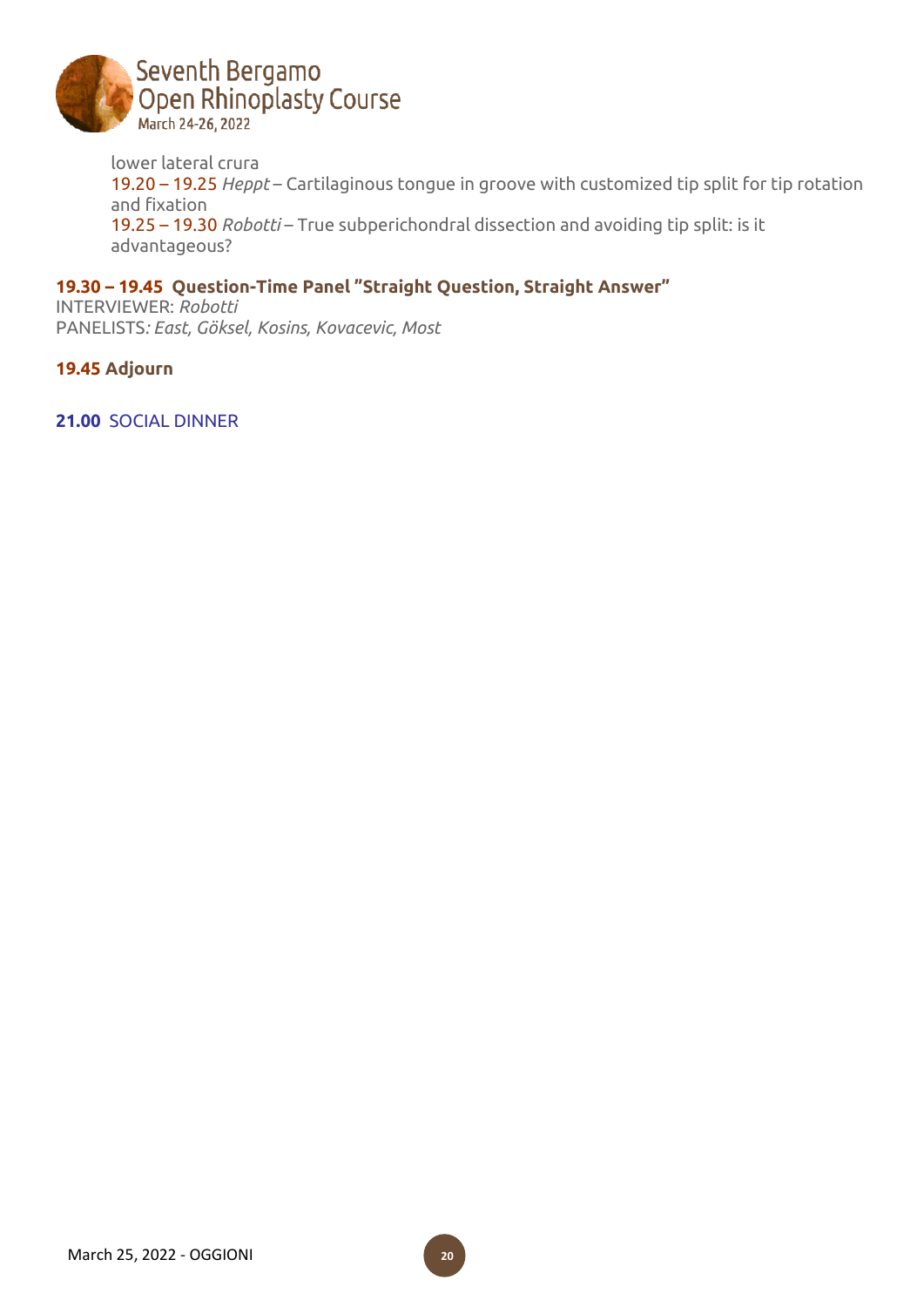

# **MORNING SESSIONS**

## **Room B1 (Alabastro 1)**

#### **07.00 – 13.00 Masterclasses**

07.00 – 08.00 *Palhazi –* Relevant nasal anatomy for structural and preservation rhinoplasty 08.00 – 09.00 *Braccini –* Practical use of fillers and botulinum toxin in the nose and adjacent areas 09.00 – 10.00 *Foda –* Nasal Tip Surgery: understanding the concepts and using reproducible techniques

10.00 – 11.00 *Adamson –* Mastering the Nasal Tip: Conceptual and Technical Components of the the M-Arch model

11.30 – 13.00 *Rohrich –* Getting it right the first time in Rhinoplasty – key finesse video steps in a primary rhinoplasty using the open approach and else

## **Room B2 (Alabastro 2)**

#### **07.00 – 12.30 Masterclasses**

07.00 – 08.00 *Cobo –* Surgical and Non-Surgical Management of the Thick Skinned Rhinoplasty Patient.

08.00 – 09.00 *Sureyya* – Structural Primary Open Rhinoplasty: How and Why it works

09.00 – 10.00 *Zholtikov –* Aesthetic analysis of the Nose. The importance of pre and intraop Measurements

10.30 – 11.30 *Apaydin* – Profile Alignment: planning the profile before surgery. Analysis, imaging, planning, measuring, making profile templates and using them 11.30 – 12.30 *Calvert –* Diced Cartilage and Fascia Grafts

**13.00 – 14.00** LUNCH AND EXHIBITS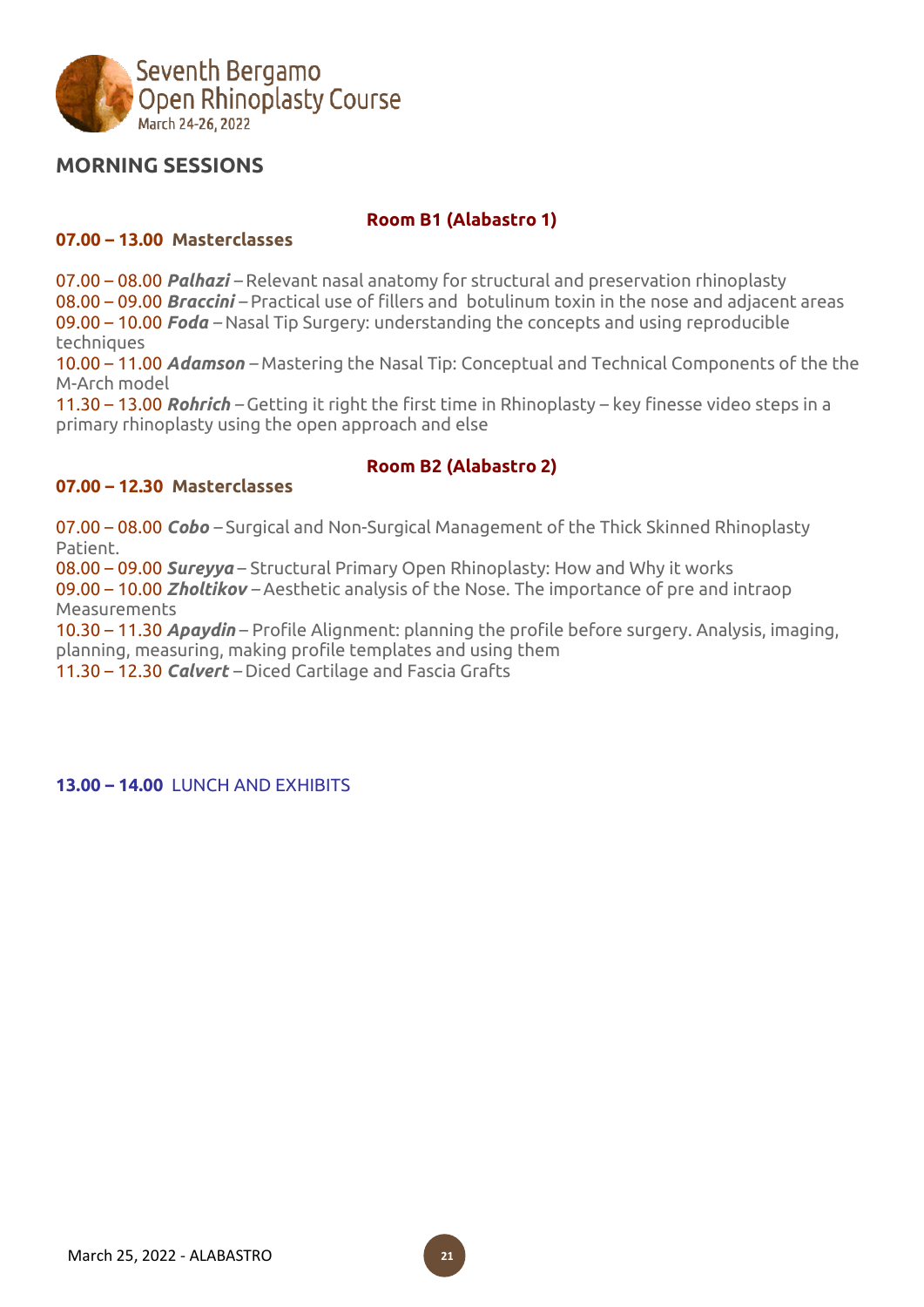

# **AFTERNOON SESSIONS**

# **Room B (Alabastro) – An Afternoon of Videos Exclusively**

*Author-commented, audience-interactive, specific deformity and new techniques – focused, Primary Rhinoplasty VIDEOS*

#### *14.00 – 16.40■ PRESERVATION and VARIATIONS and its Variants VIDEOS*

REVIEWERS: *àWengen, Haack*

14.00 – 14.30 *East* – Two videos to understand the concept of Superior and Inferior-strip Pushdown – Letdown:

A) A case of superior-strip pushdown: a cocaine nose with fistula closure by turbinate flap \_\_B) A case of inferior-strip pushdown: developmental deviated nose

14.30 – 14.55 *Göksel* – Open Preservation Rhinoplasty with Cottle Maneuver

*14.55 – 15.20 Gerbault* – Controlling the osteocartilaginous vault position during dorsal preservation procedures with sutures and grafts

15.20 – 15.45 *Kosins* – The Preservation Rhinoplasty – A Case of Total Preservation of STE, Dorsum and Tip

15.45 – 16.10 *Most* – Modified Let-Down Rhinoplasty via External Approach with Piezo

16.10 – 16.40 *Ferreira* -Two videos to understand applications of the Spare-Roof Technique:

- \_\_A) A case of SRT in the Saddle nose
- \_\_B) A case of SRT in the Crooked nose

#### **16.40 – 17.00** COFFEE BREAK AND EXHIBITS

## *17.00 – 19.15■ STRUCTURAL RHINOPLASTY VIDEOS*

REVIEWERS: *Duron, Kuzanov*

17.00 – 17.25 *Rohrich* – Bulbous asymmetric tip requiring rotation and complete tip reshaping 17.25 – 17.55 *Heppt* – Correction of boxy tip, Droopy nose, Broad nasal base, Hump 17.55 – 18.15 *Apaydin* – Hump and Droopy tip in a Mediterranean patient 18.15 – 18.35 *Foda* – Open rhinoplasty in hump and underprojected tip 18.35 – 18.55 *Calvert* – Open rhinoplasty with major septal reconstruction 18.55 – 19.15 *Zholtikov* – Open Rhinoplasty in a Bulbous Tip nose

#### **21.00** SOCIAL DINNER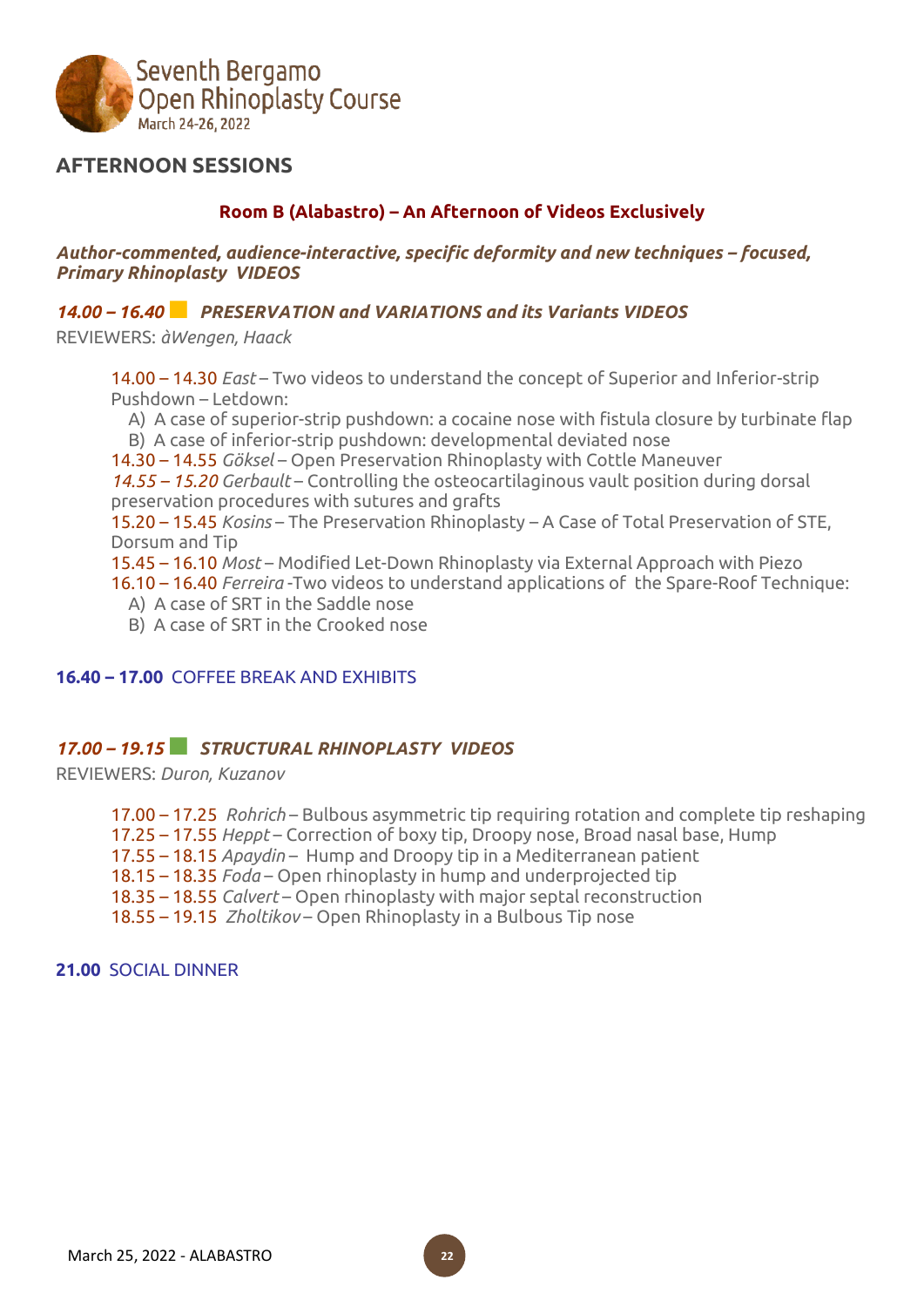

# **MARCH 26, 2022**

# **MORNING SESSIONS**

## **06.30 – 06.55** COFFEE STATION AND REGISTRATION

# **Room A (Oggioni)**

# **07.00 – 08.15■ Session 12: Medical and Surgical management of Thick Skin**

CHAIRS: *Cobo. Heppt*

Controlling the difficult soft tissue envelope of the nose . Innovations in topical tratements and medications as well as surgical maneuvers

- Pre and post op skin care protocols
- Intraop maneuvers

07.00 – 07.15 *Davis* – The importance of proper restructuring in the thick-skinned nose 07.15 – 07.23 *Kosins* – Controlling the Thick Soft Tissue Envelope: Use of Ultrasound and Accutane

07.23 – 07.31 *Cobo* – Integrated approach to the thick skin rhinoplasty patient

#### **My Way" PANEL "Elucidating Personal Technique.."**

*Each Panelist presents his/her way of performing rhinoplasty on ethnic patients including use of video – 5 min per speaker*

07.31 – 07.36 *Foda* – Managing thick nasal skin 07.36 – 07.41 *Celik* – Thinning the nasal tip skin 07.41 – 07.46 *Paun* – Managing the thick skin envelope 07.46 – 07.51 *Heppt* – Isotretinoin and Skin treatment in rhinoplasty patient 07.51 – 07.56 *Gubisch* – Direct skin excision in selected cases 07.56 – 08.01 *Kuzanov – How we address the thick nasal skin* 08.01 – 08.06 *Kosins* – Subdermal dissection of the nasal tip for maximum and safe defatting 08.06 – 08.15 Q&A

# **08.15 – 09.05■ Session 13: Ethnic Nose**

Nuances, specifics and potential pitfalls in Non-Caucasian rhinoplasty, relevant to different ethnic traits and patients expectations

#### CHAIRS: *Foda, Paun*

- Ethnic Specifics and Patient Expectations
- Variations and Techniques which matter

08.15 – 08.23 *Cobo* – Focusing on the Ethnic Rhinoplasty Patient

08.23 – 08.31 *Paun* – Is ethnicity relevant in rhinoplasty?

08.31 – 08.39 *Kuzanov* – 2D simulation and ethnic rhinoplasty.: how it helps avoiding mistakes and meeting expectations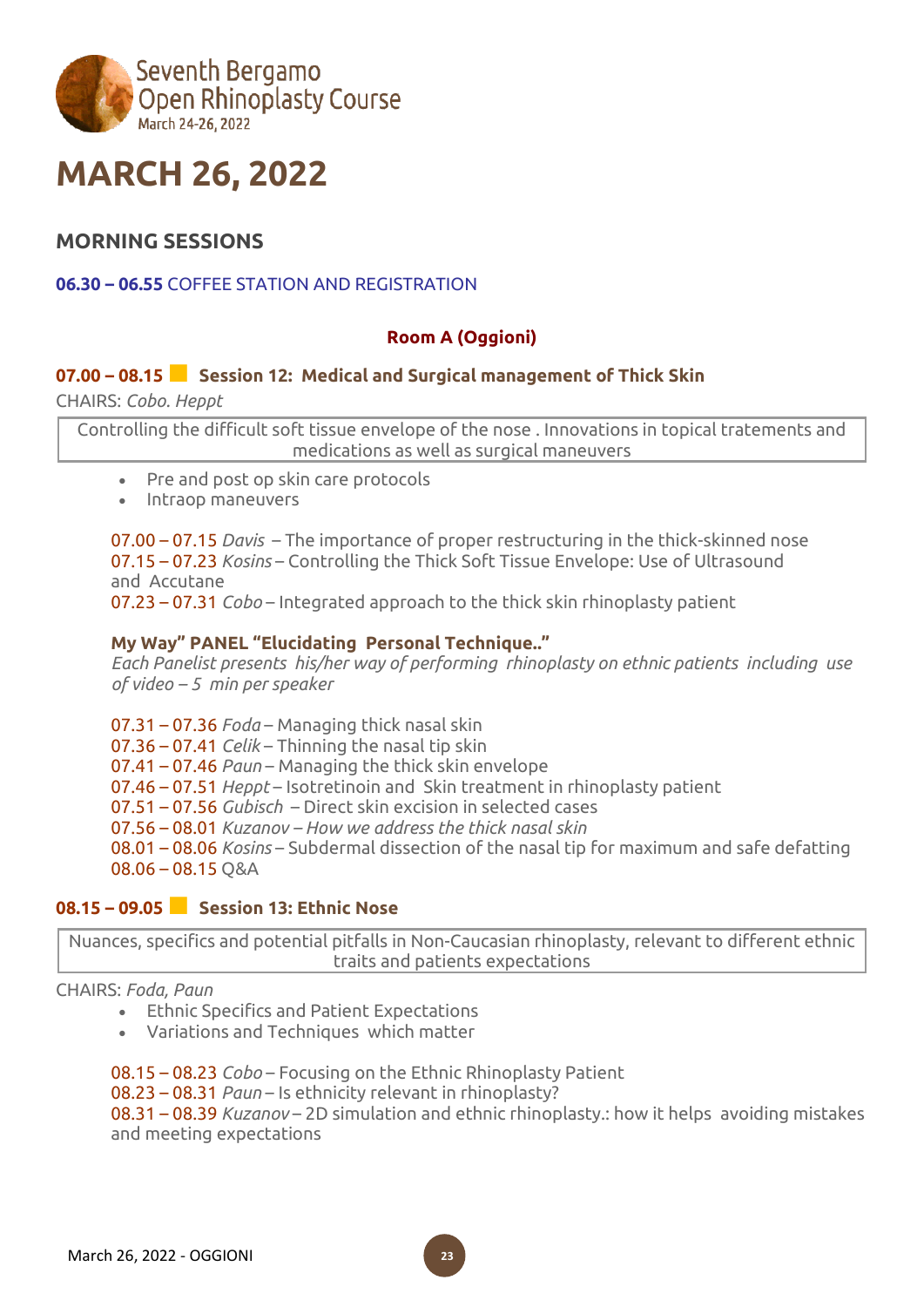

#### **Videopanels: how I do it: ethnic-related techniques**

*Each Panelist presents his/her way of performing rhinoplasty on ethnic patients including use of video – 5 min per speaker*

08.39 – 08.44 *Cerkes –* The Middle Eastern dorsum 08.44 – 08.49 Most- Asian Rhinoplasty 08.49 – 08.53 *Cobo –* Mestizo nose rhinoplasty 08.53 – 08.58 *Kosins* – Septal extension graft and tensioning for the Hispanic nose 08.58 – 09.05 Q&A

#### **09.05 – 19.55 Session 14: More thoughts on Preservation: Why it is not so easy..**

*– Understanding some further key concepts in preservation to avoid problems in your practice – Why is not easy and why it is worth trying – The learning curve*

CHAIRS: *Cobo, Haack*

09.05– 09.20 *Göksel* – Blocking points and straightening maneuvers in preservation rhinoplasty

09.20 – 09.35 *Neves*– Avoiding drawbacks and stigmata in preservation rhinoplasty 09.35-09.55 The learning curve in preservation rhinoplasty explained (10 min per speaker)

- 1. *09.35-09.45 Kosins*
- 2. *09.45-09.55 Kovacevic*

#### **09.55 – 10.20** COFFEE BREAK AND EXHIBITS

# **10.20 – 10.50■ Judgement Day Boxing-Ring Panel:** *Adopt Preservation, Stay Safe and Structural, or use Shades of Grey?**"The importance of being Earnest"*

- Is a Structural Surgeon a destroyer or a rebuilder?
- Is a Preservation Surgeon really "preserving"?
- Is there a middle ground?

(3 suraeons pro and 3 against for each topic: 10 min for each opposing trio to state their points, *followed by challenges and conclusions by Discussants)*

\_\_DISCUSSANTS: *Rohrich, Toriumi* \_\_PRESERVE*: East, Göksel, Kosins* \_\_RECONSTRUCT*: Apaydin, Cerkes, Gubisch*

**10.50-11.10 ■** *Toriumi –* Special "Off-Topic"Presentation – Managing the Cleft Lip Nasal Deformity

**11.10-11.20 ■** *Cervelli –* Special "Off-Topic" Presentation – Virtual Rhinoplasty in the Roman Emperors of the Julia-Claudian Dynasty

**24**

**11.20 – 12.00** Special "Off- Competition Presentation " *Scheibel* – Interlocked SEG – Maximum stability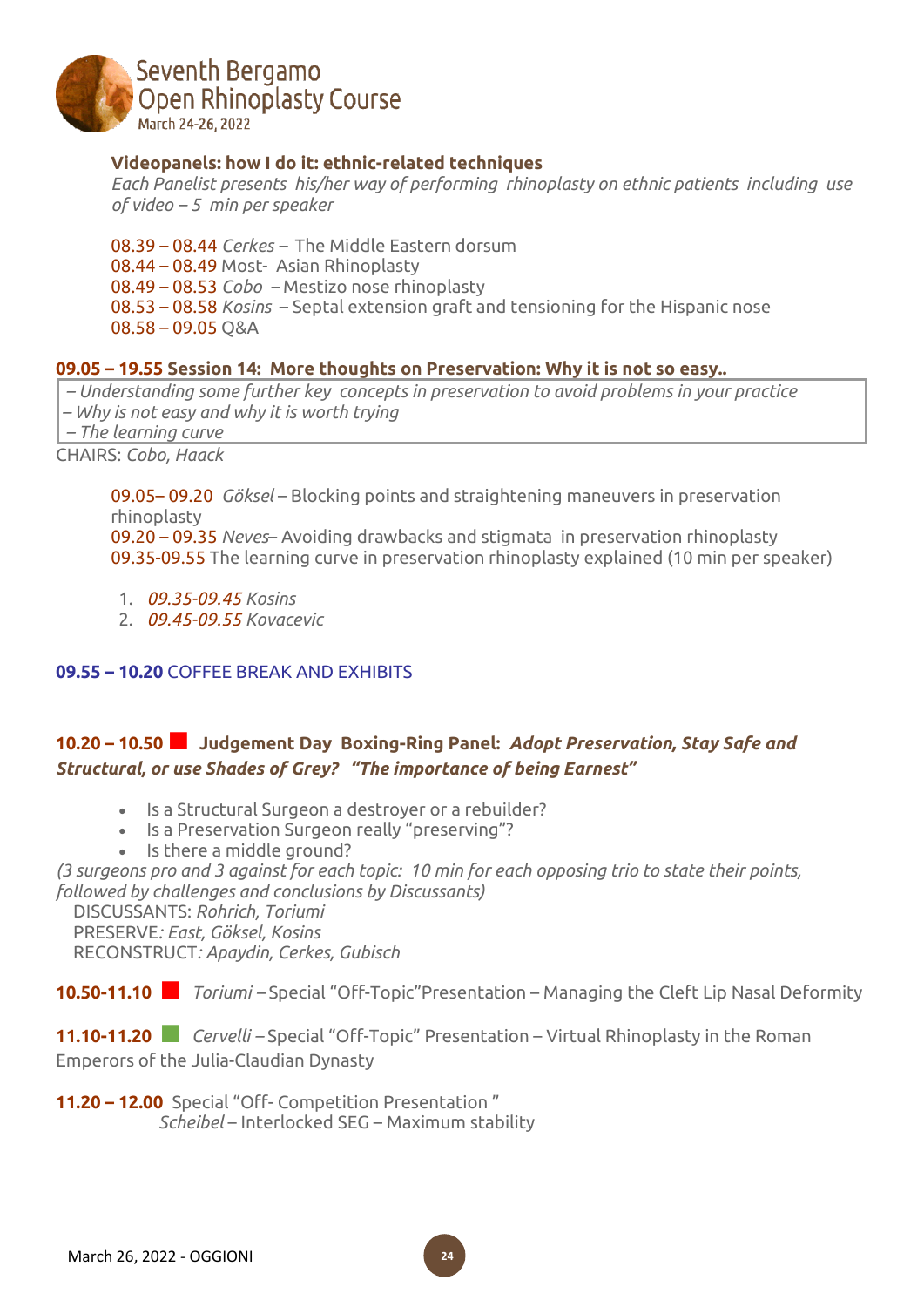

#### **11.20 – 12.00 "Best Movieclip competition" and "Luca Ortelli" Bergamo Open Rhinoplasty Course award**

*(4+1 formula: 4 min videoclip directly followed by 1 min discussion)* CHAIR: *Celik, Kuzanov*

# **12.00 – 14.00** LUNCH STATION AND EXHIBITS

# **12.00-12.30 ■** *Guyuron* – Special Keynote Online Lecture – Rhinoplasty Tips and Traps: 40 years

of learning"

# **AFTERNOON SESSIONS**

The remaining afternoon sessions will mostly deal with SECONDARY RHINOPLASTY. A Panel will address the key issues on prevention, followed by the key concepts and techniques in secondary surgery. Videopanels will demonstrate established and innovative secondary rhinoplasty techniques for dorsum and tip, as well as focus specifically on rib harvesting and fabrication techniques as well as ear and DCF with related variations. A videocasepanel will exemplify didacatic cases in tighly edited video format as along the whole meeting. A Challenging Revision Cases panel will conclude secondary rhinoplasty topics. A "Camouflage and Finishing Touches" Videopanel will then highlight pearls/tips& tricks in both primary and secondary rhinoplasty and conclude the day and meeting

#### **13.00 – 18.25 Session 15 – SECONDARY RHINOPLASTY**

- Preventing its occurrence
- Principles and Techniques of Structural Reconstruction
- Bony, midvault, tip and septum deformities
- Functional issues
- DCF and variations, rib and ear grafting
- Complex challenges
- Camouflage and Variations

## **13.00 – 15.55 SEGMENT A: Issues and Specifics**

## **13.00 – 14.00 PART <sup>1</sup>■ Preventing secondary rhinoplasty**

*(Avoiding preop errors in assessment and intraop errors on technique in the primary rhinoplasty) CHAIRS: Celik, Foda*

13.00 – 13.12 *Rohrich* – Why primary rhinoplasty fails (and on the importance of closing dead space)

13.12 – 13.20 *Adamson* The Failed Rhinoplasty Due to Malposition of the Lower Lateral Crus

13.20 – 13.28 *Haack* – What I did in the last 5 years to avoid revisions in tip surgery 13.28 – 13.36 *Göksel* – Reducing the risks in primary rhinoplasty so as to reduce complications and make them manageable if they occur

13.36 – 13.44 *Celik –* Preventing Airway problems post rhinoplasty

13.44 – 13.52 *Cabbarzade –* A list of things that shouldn't be done in rhinoplasty 13.52 – 14.00 Q&A

**14.00 – 14.20■** *Toriumi* – Special Video-presentation – Costal cartilage structural grafting: improving outcomes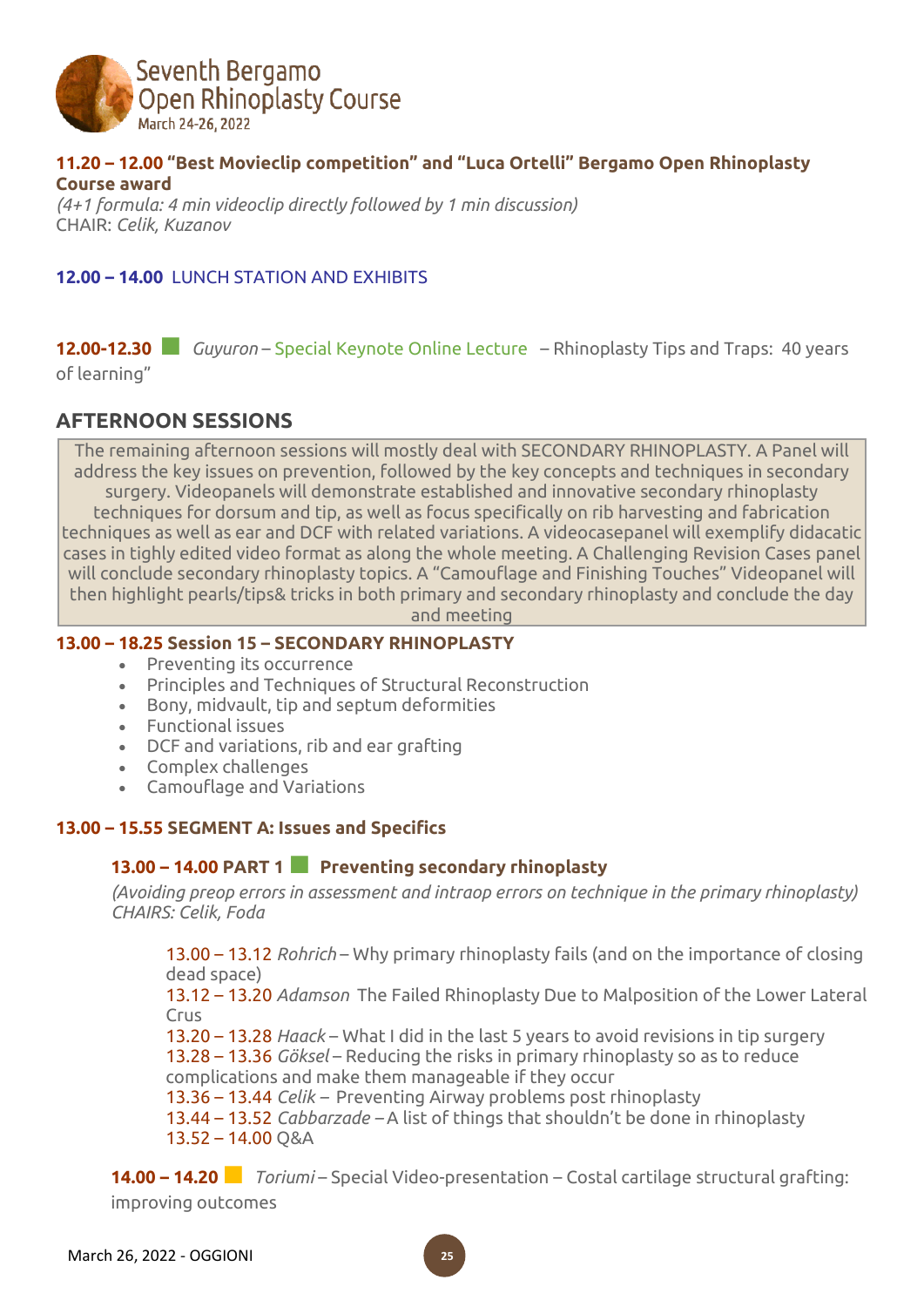

# **14.20 – 15.50 PART <sup>2</sup>■ Performing secondary rhinoplasty**

*(The key principles and techniques in secondary rhinoplasty) CHAIRS: Gubisch, Sureyya*

> 14.20 – 14.35 *Göksel* – Tips in revision rhinoplasty 14.35 – 14.40 *Cerkes* – Structural Reconstruction in secondary rhinoplasty 14.40 – 15.00 *Gubisch* – Use of rib and ear cartilage in modern rhinoplasty 15.00 – 15.10 *Davis* – Treatment of Post-Surgical Alar Retraction with Articulated Alar Rim Grafts 15.10 – 15.18 *Calvert* – DCF (Diced Cartilage in Fascia) grafts 15.18 – 15.26 *Bussi –* Long-term survival of diced cartilage for dorsal contouring: histological findings 15.26– 15.34 *Toriumi* – Composite Grafts: when and how 15.34 – 15.42 Gerbault – Management of bone defects in secondary rhinoplasty 15.42 – 15.50 Q&A

#### **16.00 – 17.30** COFFEE STATION

## **15.50 – 18.25***■* **SEGMENT <sup>B</sup> : VIDEOPANEL "Elucidating Technique.."**

*Each Panelist elucidates his/her way of performing a specific pertinent technique by use of short video.* Brief faculty discussion comments may follow each video if time allows  $-$  4 min per speaker  $-$  2 min for *videoflashes on common topic*

#### **15.50 – 16.45 Section 1 – SECONDARY DORSUM and TIP**

REVIEWERS: *Calvert, Cerkes*

#### **SECONDARY DORSUM**

15.50 – 16.11 DCF Variations – 3 min Videoflashes:

*\_\_Apaydin* – Cartilager chips in fascia

*\_\_Cerkes –* Dorsal Augmentation with DC-RAF rectus abdominis fascia *\_\_Zholtikov* – Narrow, fixed and segmented DCF to emphasize dorsal aesthetic lines *\_\_Cobo* – Dorsal augmentation using finely diced cartilage with fibrin glue and fascia *\_\_Duron* – Use of DCF to "reconstruct a hump" in secondary rhinoplasty *\_\_Haug* – Diced Cartilage Fascia grafts and diced cartilage Fibrin grafts for dorsal

reconstruction and camouflage

*Most* – Dorsal augmentation with diced rib and tissue glue

16.11 – 16.17 Harvesting temporalis fascia – 2 min Videoflashes:

*\_\_1 Calvert*

*\_\_2 Göksel (by hairline incision)*

*\_\_3 Robotti*

16.17 – 16.21 Harvesting rectus fascia – 2 min Videoflashes:

*\_\_1 Cerkes*

*\_\_2 Robotti*

16.21 – 16.25 *Zholtikov* – Composite dorsal augmentation

16.25 – 16.30 *Rohrich* – Why Fresh Frozen Rib Grafts are Better and how to use them to restore the secondary DAL

16.30 – 16.34 Paun – Frozen cadaveric rib cartilage in revision rhinoplasty

16.34 – 16.38 *Celik* – Use of conchal cartilage and retroauricular soft tissues in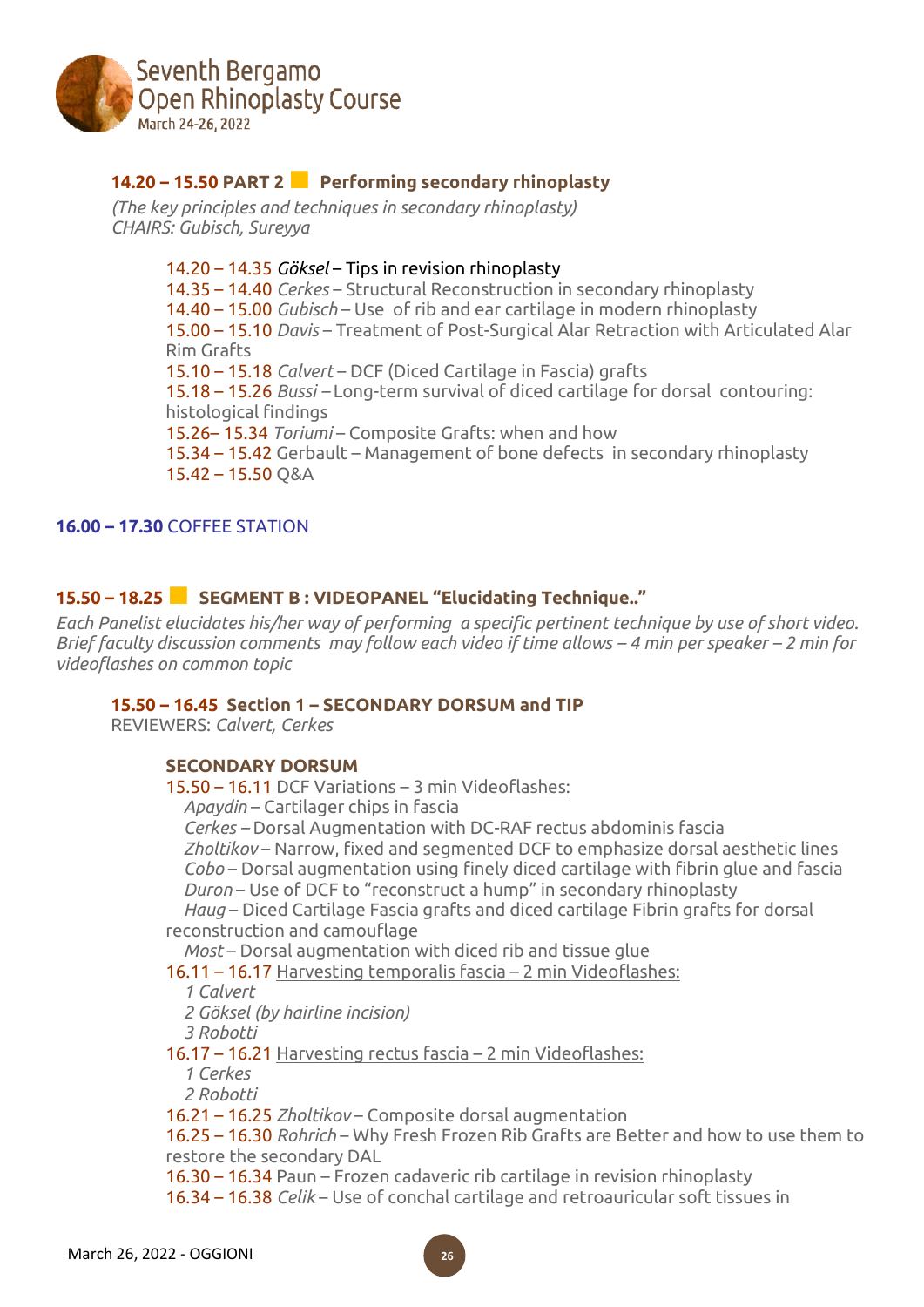

secondary rhinoplasty for dorsum reconstruction – combination with Dorsally extended spreader grafts

16.38 – 16.41 *Robotti –*Septal T push-up with rib spreaders for neo L strut-based dorsal augmentation

16.41 – 16.45 *Gubisch –* Problems in using DCF and how to overcome them

#### **SECONDARY TIP**

16.45 – 16.49 *Toriumi* – Costal cartilage tip reconstruction

16.49 – 16.53 *Cobo* – Structural grafting in the nasal tip without using rib cartilage 16.53 – 16.57 *Gubisch* – What to do after overresection of LLC and tips on the "Bending Technique"

16.57 – 17.01 *Cerkes* – Tip tripod reconstruction with strut grafts from the rib

17.01 – 17.05 *Zholtikov* – Lateral crura modification with lateral crura strut grafts

17.05 – 17.09 *Rohrich* – Role of scar tissue grafts in secondary tip reshaping and dead space closure

17.09 – 17.13 *Toriumi –* Premaxillary graft for tip projection

17.13 – 17.17 *Apaydin* – Shield grafts in revision

17.17 – 17.21 *Mos*t – Tip/alar reconstruction with use of lateral crural struts and lateral crural replacement

#### **17.21 –18.18 Section 2 – RIB and EAR donor sites**

REVIEWERS: *Gubisch, Robotti*

## **17.21 – 17.39 RIB a) harvesting**

(*3 min videos per speaker followed by 5 min discussion at end of group)*

- 1. *Toriumi* Rib harvesting via small incision
- 2. *Apaydin* Harvesting 5th, 6th, 8th and 9th costal cartilage
- 3. *Gerbaul*t Different types of rib cartilage harvesting with piezoelectric instruments
- 4. *Göksel* Endoscopic rib harvesting
- 5. *Cerkes* Partial 7th rib harvesting
- 6. *Robotti* Inframammary fold incision and full thickness harvesting

#### **17.39 – 17.54 RIB b) segmentation-fabrication**

*(3 min videos per speaker followed by 5 min discussion at end of group)*

- 1. *Apaydin* How to carve rib cartilage
- 2. *Cerkes –* Segmenting the rib with No11 blade
- 3. *Haack* Our way to create straight rib grafts
- 4. *Most* Oblique rib cutting to avoid warping
- 5. *Haug* The two-piece rib cartilage L span graft fabrication

## **17.55 – 18.20 EAR harvesting/fabrication**

17.55 – 18.05 *Foda –* Specific techniques on my preferred use of ear cartilage (videos) 18.05 – 18.20 *(3 min videos per speaker)*

- 1. *Cobo* Anterior ear harvesting techniques
- 2. *Celik* Retroauricular approach conchal graft and fibrofatty tissue harvest for secondary rhinoplasty correction.
- 3. *Apaydin –* Do not forget the tragal cartilage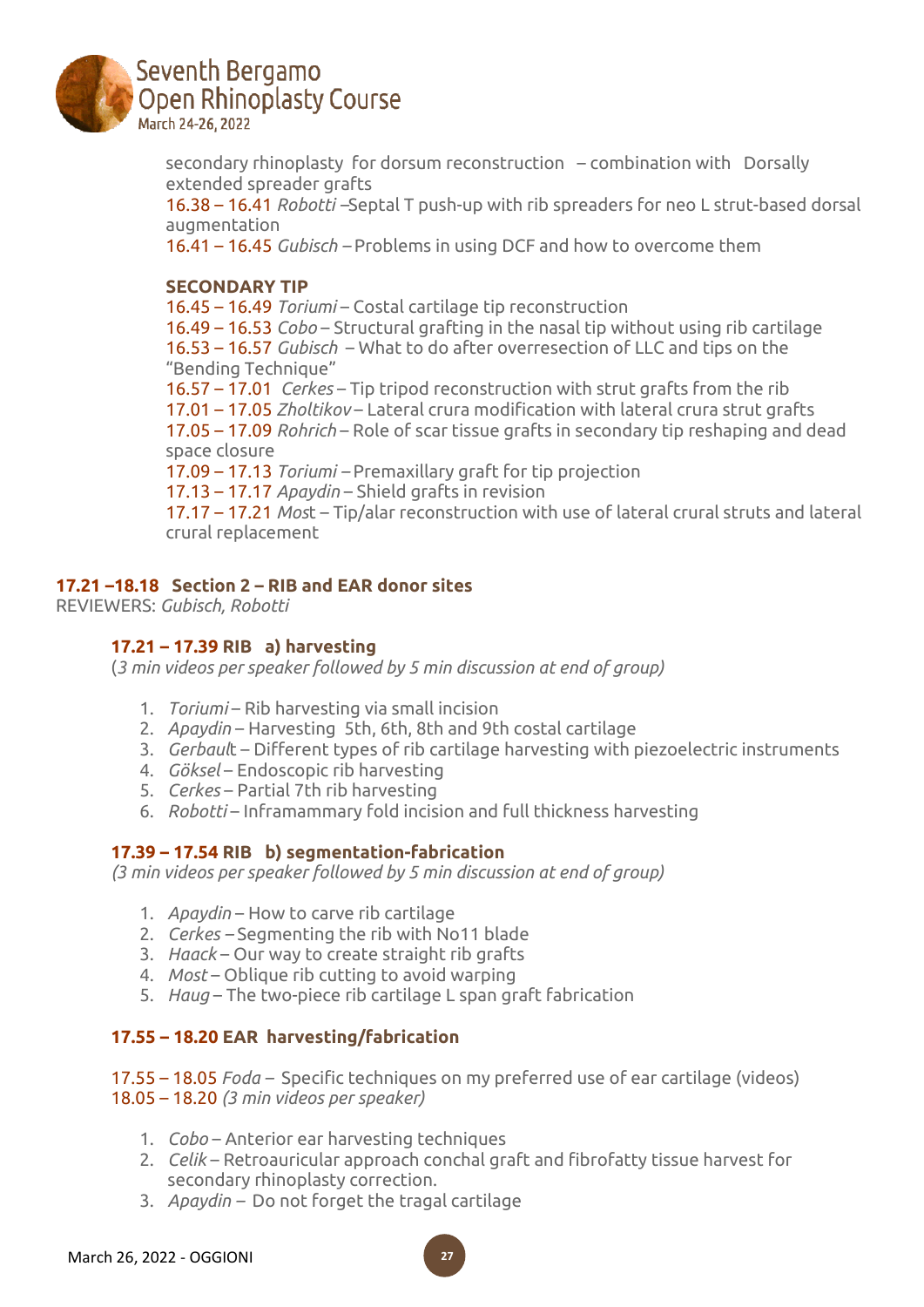

- 4. *Haack –* Fabricating the double-layered conchal strut
- 5. *Most* Fabricating composite graft for alar retraction

**18.20 – 18.35***■ Robotti* – Special Topic – Finesse techniques in rib grafting and the SPF-SPLF graft : optimising outcomes for tailored dorsum contouring-augmentation

# **18.35 – 18.55■ Panel "Challenging Revisions: what would you do for this case?"**

*MODERATOR: Davis, Gubisch* PANELIST: *Cerkes, Robotti, Toriumi, Wurm, Zholtikov*

## **18.55 – 19.25■ Camouflage and Finishing Touches in primary and secondary rhinoplasty – personal preferences – Videopanel**

*(3 min videos)* REVIEWERS: *Kovacevic, Zholtikov*

- 1. *ADAMSON* The Intercrural soft tissue graft
- 2. *COBO –* Superiorly Pediculated SMAS Ligament Flap for camouflage
- 3. *GUBISCH* Free diced cartilage: a perfect tool for final refinements
- 4. *APAYDIN* Cartilage chips for camouflage
- 5. *PAUN –* Diced cartilage in tissue glue
- 6. *GÖKSEL* Turkish Dumpling (Diced cartilage in PRF Gel) and Paste Cartilage
- 7. *NEVES* Gel of cartilage in revision rhinoplasty
- 8. *CERVELLI* Fluid Cartilage as New Autologous Biomaterial in the Treatment of Minor Nose Defects
- 9. *EAST* New refinements in the Choucron PRF protocol
- 10. *KOVACEVIC* PRF and Cartilage-fat grafts

**19.25 – 19.30** *Toriumi* – Special Topic: M.I.S.T.A.: Microfat infused soft tissue augmentation for the nasal dorsum

## **19.30 Wrap-up, Farewell and Adjourn**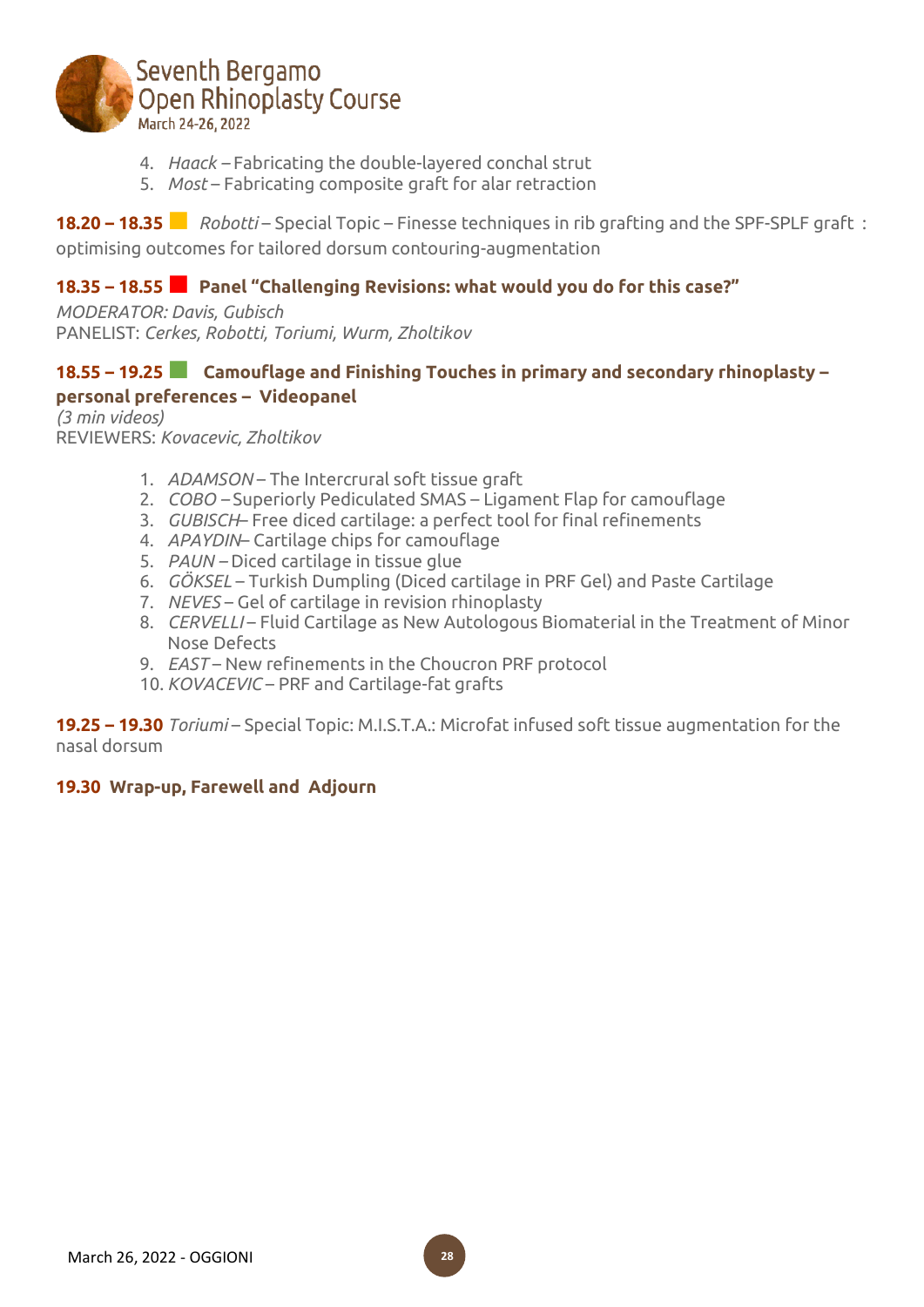

# **MORNING SESSIONS**

## **Room B1 (Alabastro 1)**

#### **07.00 – 13.00 Masterclasses**

07.00 – 08.00 *Haack –* Management of the deviated nose 08.00 – 09.00 *Heppt –* Management of complications in rhinoplasty 09.00 – 10.00 *Most –* Functional rhinoplasty: classification, treatment, measurement, and outcomes 10.15 – 11.30 *Davis* – The Bulbous & Boxy Tip: Cartilage Presevation for Optimal Form, Function & Durability 11.30 – 13.00 *Toriumi –* Structure Rhinoplasty. Maximizing Aesthetic and Functional **Outcomes** 

## **Room B2 (Alabastro 2)**

## **07.00 – 10.00 Masterclasses**

07.00 – 08.00 *Robotti –* Finesse use of rib in secondary rhinoplasty 08.00 – 09.00 *Celik –* Managing the Radix in Rhinoplasty 09.00 – 10.00 *Gerbault –* Ultrasonic rhinoplasty (USR) through full open approach: all the steps to master USR and simplify rhinoplasty

**12.00 – 14.00** LUNCH AND EXHIBITS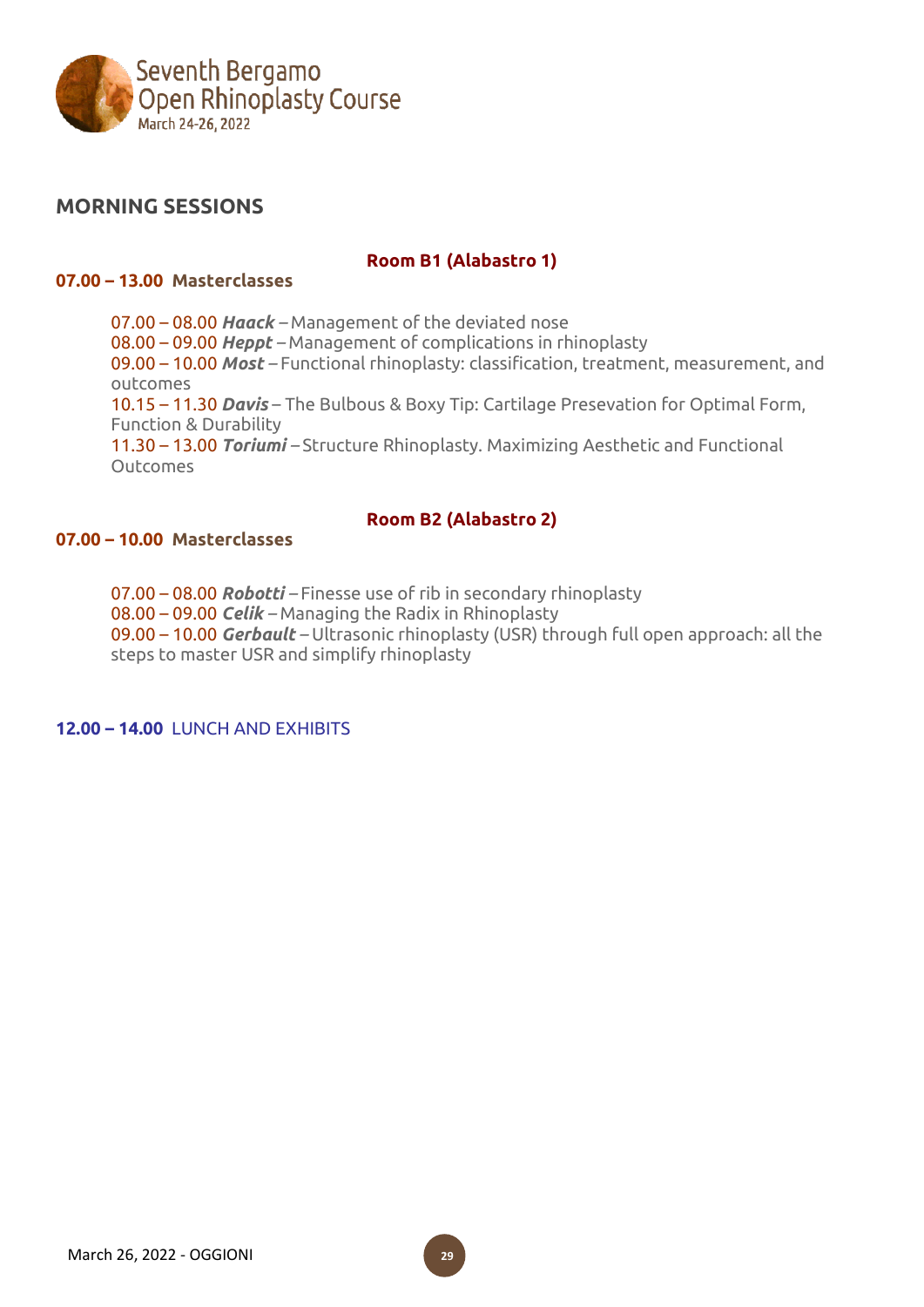

# **AFTERNOON SESSIONS**

## **Room B (Alabastro)**

## **14.00 – 15.20■ Parallel Session – Panel: The Difficult/Unhappy Patient**

Tips for screening and avoiding the increasingly common problematic patients and how to deal with them once they have been operated

CHAIR: *Adamson, Kosins*

#### **Detecting the problematic patient pre-op : tips from the experts**

14.00 – 14.08 *Adamson –* The Dangerous Dozen: 12 psychologically dangerous patients 14.08 – 14.16 *Foda* – How to detect a problematic patient 14.16 – 14.24 *Most* – The BDD (Body Dysmorphic Disorder) patient seeking rhinoplasty 14.24 – 14.32 *Rohrich –* How to prevent / manage the unhappy rhinoplasty patient

#### **Dealing with the dissatisfied patient**

14.32 – 14.40 *Sykes* – How to deal with dissatisfied patients and why surgeons have so much trouble in saying "No" to patients in the first place

14.40 – 14.48 *Göksel* – How to manage a patient once a complication has occurred

#### **Handling the revengeful patient and the web**

14.48 – 14.56 *East –* How to deal with the revengeful patient 14.56 – 15.04 *Kosins –* How to avoid that a revengeful patient will disrupt your practice 15.04 – 15.20 Discussion

## **15.20 – 17.05■ Parallel Session – Social media, marketing and building <sup>a</sup> brand**

Tips for efficient marketing and a positive approach to social media

- Understanding Social Media
- Benefits and Ethics
- Marketing
- Pearls and Pitfalls

CHAIR: *Cobo, Hilbert*

15.20 – 15.35 *Rohrich* – Special Topic – Why we should must be involved in social media

15.35 – 15.45 *Göksel* – Is ours a Patient's or Surgeon's operation? Tips for positive marketing for happy patients

15.45 – 15.55 *Calvert* – Digital Surgeon: Profile management and dealing with problematic reviews

15.55 – 16.05 *Most –* Social media: Are we lowering the bar or raising it?

16.55 – 16.15 *Sykes –* Managing your reputation in 2020

16.15 – 16.25 *Adamson* – Ethical standards in digital marketing

16.25 – 16.30 Discussion

# **16.00 – 17.30** COFFEE STATION